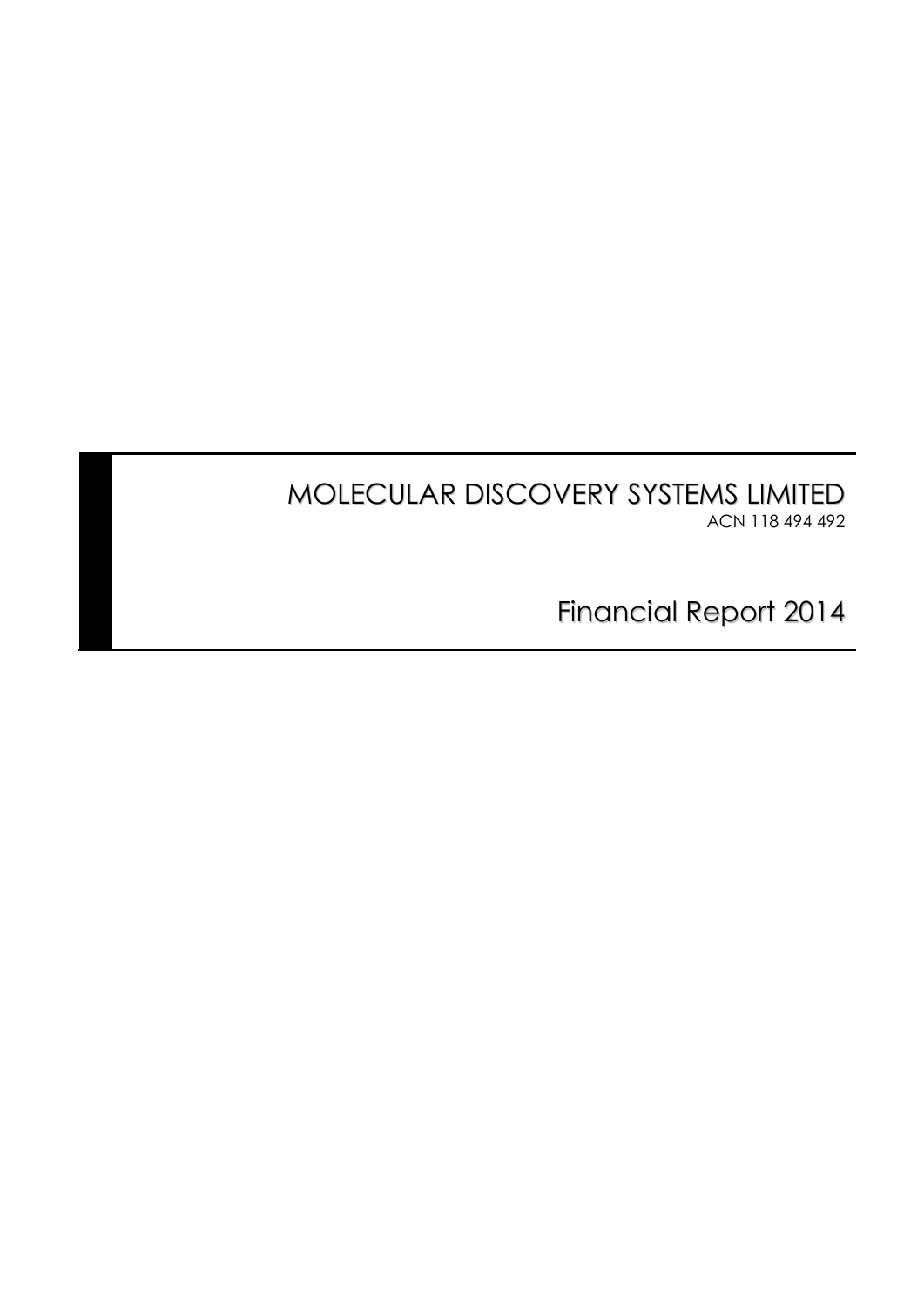## Page Number

## **Directors**

David Breeze Greg Gilbert ( resigned 11 December 2013) Bruce Whan (appointed 12 December 2013) Deborah Ambrosini

## **Registered Office**

14 View Street NORTH PERTH WA 6006

#### **Principal Business Address** 14 View Street NORTH PERTH WA 6006 Telephone: (08) 9328 8711 Facsimile: (08) 9328 8733

**Auditor** Nexia Perth Audit Services Pty Ltd Level 3, 88 William Street PERTH WA 6000

**Australian Business Number** 39 118 494 492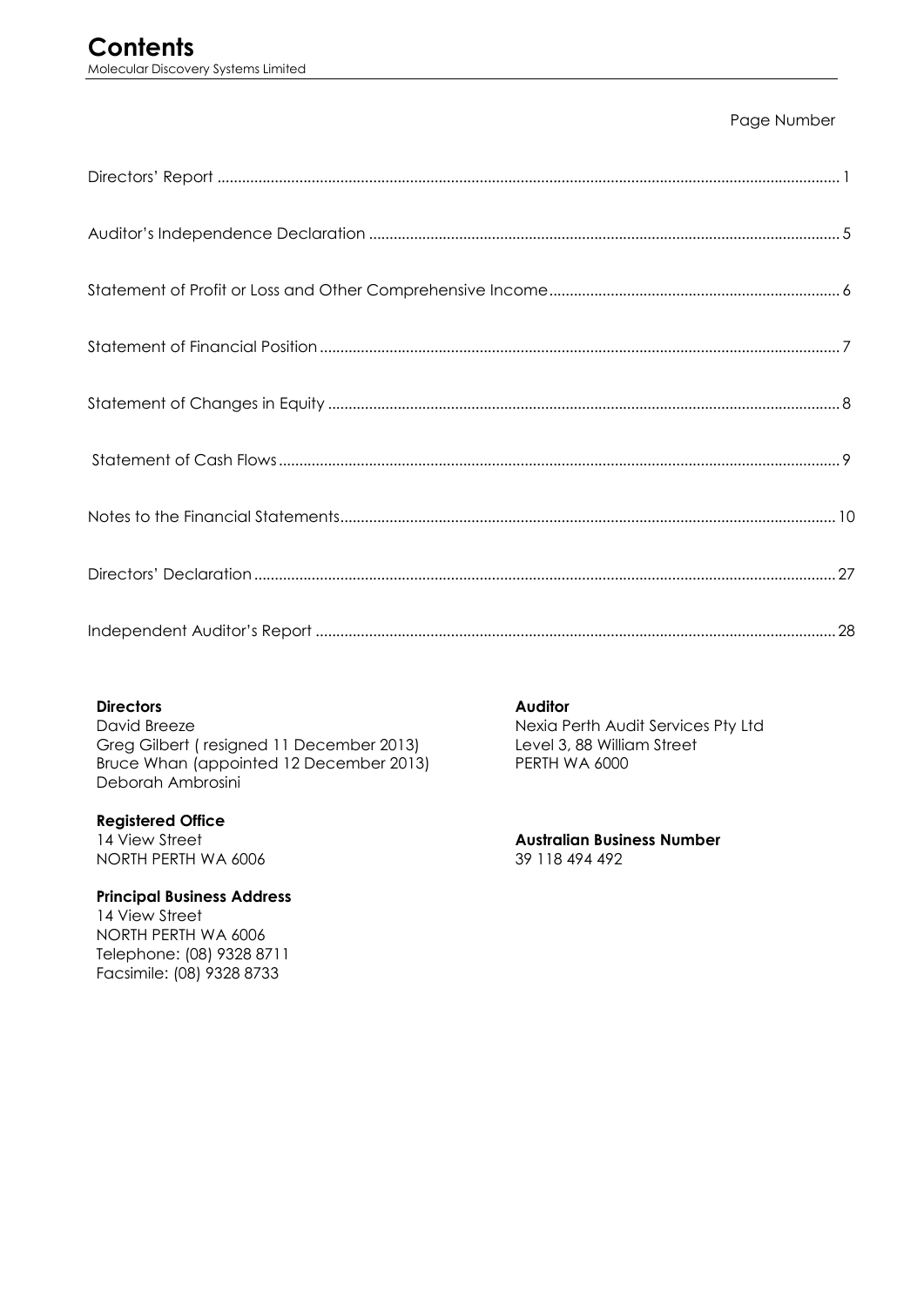The directors of Molecular Discovery Systems Limited ("MDS" or the "company") presents the report of the company for the financial year ended 30 June 2014.

# **Directors**

The directors in office at any time during or since the end of the year are:

| Name                                     | Date Appointed   |
|------------------------------------------|------------------|
| David Breeze                             | 23 February 2006 |
| Greg Gilbert (resigned 11 December 2013) | 4 September 2009 |
| Deborah Ambrosini                        | 7 September 2009 |
| <b>Bruce Whan</b>                        | 12 December 2013 |

# **Company Secretary**

Ms Deborah Ambrosini continues in her role of company secretary. She also holds the position of financial controller of the company and has over 15 years experience in corporate accounting roles.

# **Principal Activities**

MDS was established to acquire high content information from large scale sample analysis to create a range of direct and indirect commercial opportunities. Research and development is focused on oncology drug discovery and further validating HLS5 as a novel tumour suppressor gene.

## *Drug Discovery:*

MDSystems has core expertise in high-content imaging and analysis. MDSystems' owned IN Cell Analyser 1000 (GE Healthcare) is a semi-automated cellular imaging and analysis platform that combines high-resolution imaging and high-content analysis and is ideally suited for screening compounds that modulate complex cellular responses. The IN Cell Analyser 1000 is currently utilised for the discovery and development of new cancer drugs.

## HLS5 Project:

MDSystems is working with the Harry Perkins Institute of Medical Research (formerly Western Australian Institute for Medical Research) ('Perkings Institute') to develop and validate HLS5 as a novel tumour suppressor gene. A concerted research effort by leading Australian scientists has revealed that HLS5 works through multiple pathways that may target cancer as well as a range of other diseases such as Huntington's, Parkinson's and HIV infection.

MDSystems has an extensive patent portfolio encapsulating the tumour suppressor gene HLS5 both as a potential therapeutic target and also underpinning its involvement in a variety of disease pathways.

# **Operating Results**

The loss of the company after providing for income tax was \$226,207 (2013: \$198,589).

## **Dividends**

The Directors recommend that no dividend be paid in respect of the current period and no dividends have been paid or declared since the commencement of the period.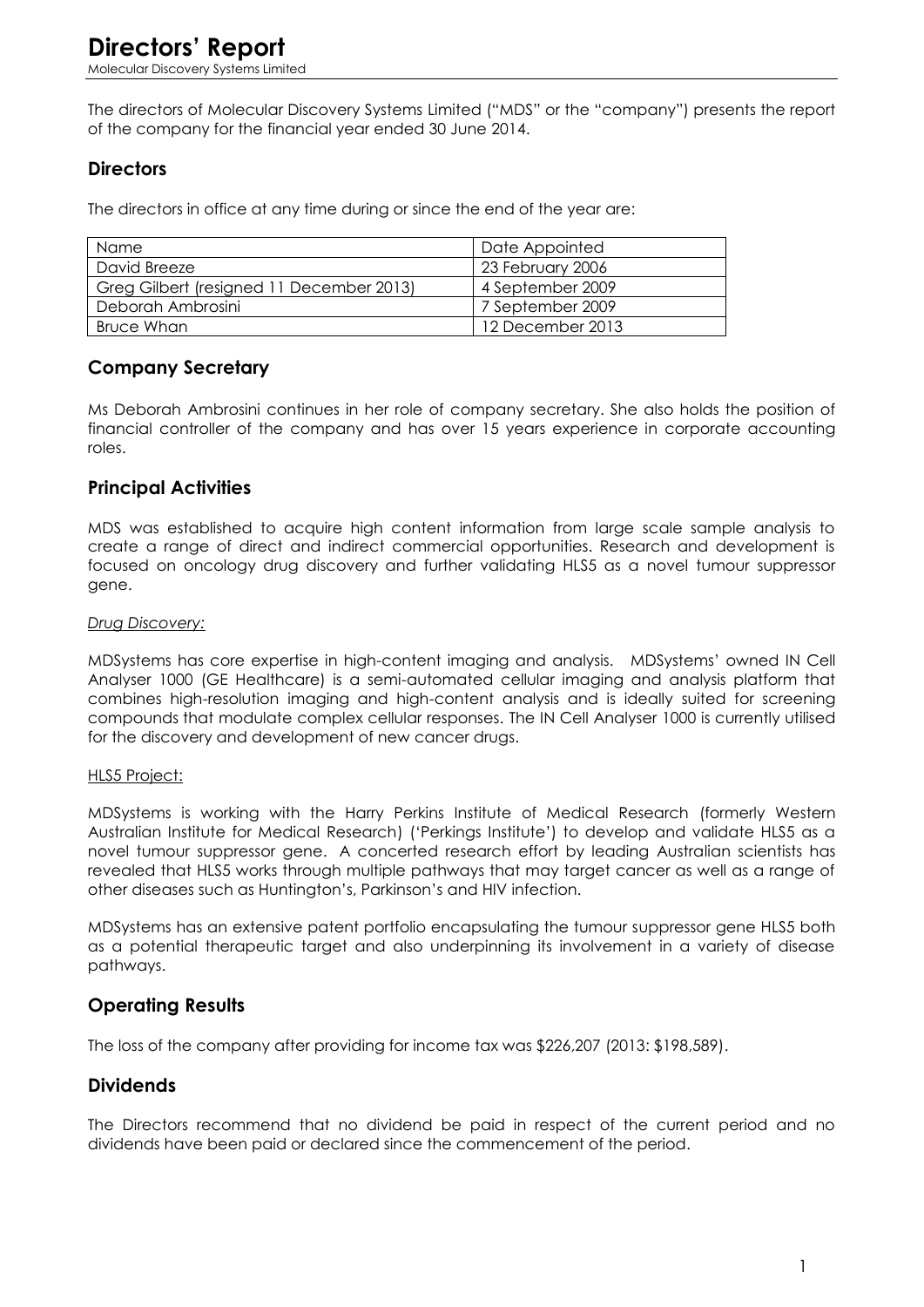# **Directors' Report**

Molecular Discovery Systems Limited

## **Review of Operations**

The major activities throughout the period were:

a) Although MDSystems continued its focus on oncology drug discovery and developed additional screening methods to identify modulators of other key cancer targets, the Company has decided to temporarily suspend its early stage drug discovery program. This change will take effect from July 2014.

Although the Company has suspended its early stage drug discovery program, MDSystems is continuing its work with the Harry Perkins Institute of Medical Research (formerly Western Australian Institute of Medical Research) ("Perkins Institute") in relation to the tumour suppressor gene, HLS5. MDSystems will continue working with the Perkins Institute to develop and validate HLS5 as a tumour suppressor.

## **Financial Position**

The net asset deficiency of the company at 30 June 2014 was \$692,285 (2013: deficiency of \$466,078).

## **Significant Changes In State Of Affairs**

There were no other significant changes in the state of affairs of the company other than that referred to in the financial statements or notes thereto.

## **After Balance Date Events**

Other than referred in note 16 of these financial accounts there have not been any matters or circumstance that have arisen since the end of the period, that have significantly affected, or may significantly affect, the operations of the company, the results of those operations, or the state of affairs of the company in future financial years.

## **Likely Developments**

Likely developments which may prejudice the company by disclosure have not been disclosed.

## **Information on Directors**

#### **David Breeze**

*Managing Director and Executive Chairman - Age 60* 

David Breeze is a Corporate Finance Specialist with extensive experience in the stock broking industry and capital markets. He has been a corporate consultant to Daiwa Securities; was formerly Manager of Corporate Services for Eyres Reed McIntosh and the State Manager and Associate Director for the stock broking firm BNZ North's.

David has a Bachelor of Economics and a Masters of Business Administration, and is a Fellow the Financial Services Institute of Australasia, and a Fellow of the Institute of company Directors of Australia. He has published in the Journal of Securities Institute of Australia and has also acted as Independent Expert under the Corporations Act. He has worked on the structuring, capital raising and public listing of over 70 companies involving in excess of \$250M. These capital raisings covered a diverse range of areas including oil and gas, gold, food, manufacturing and technology.

David Breeze is Chairman of Grandbridge Limited, a publicly listed investment and advisory company and an Executive Director of MEC Resources Limited and BPH Energy Limited.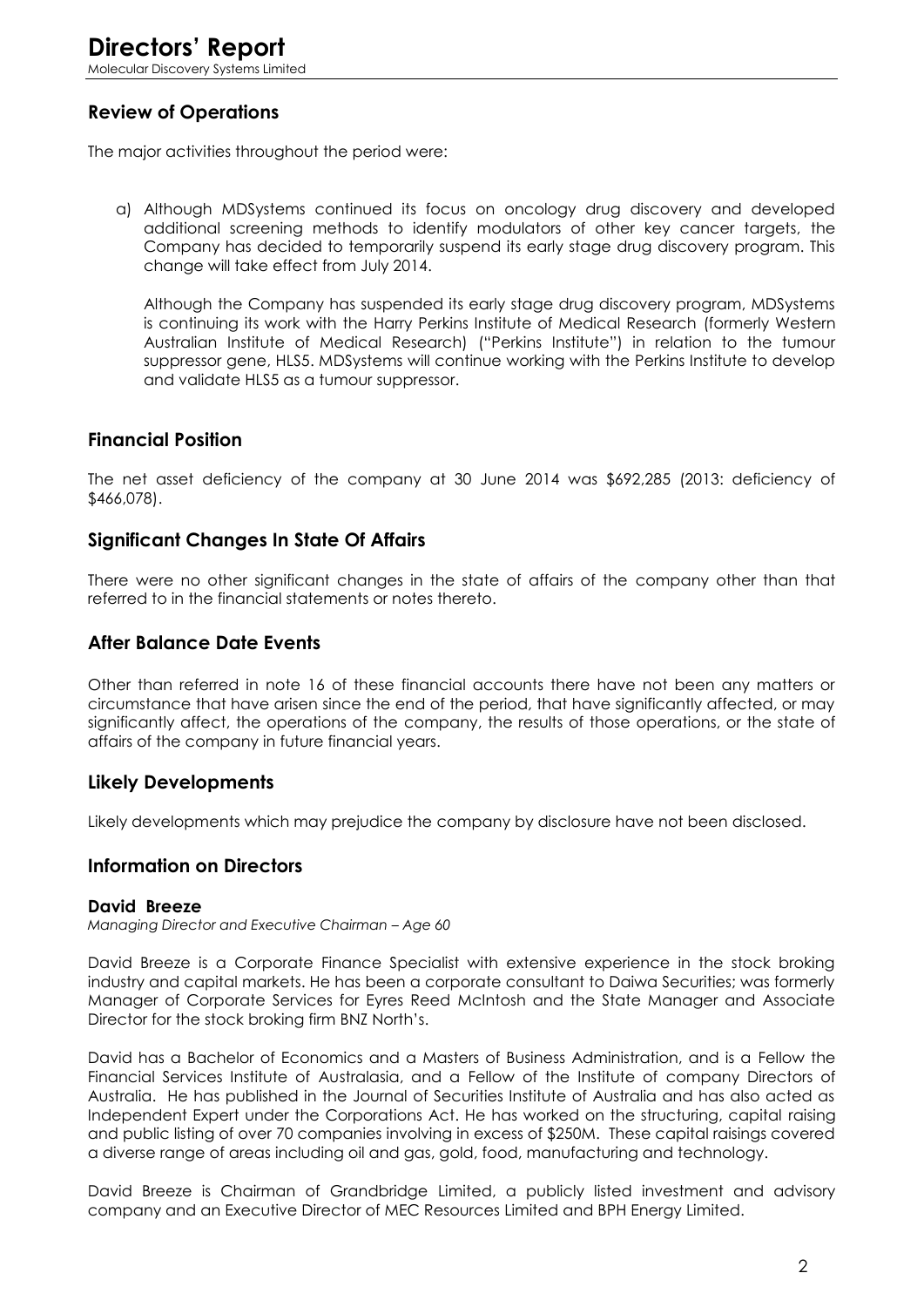# **Directors' Report**

Molecular Discovery Systems Limited

### **Greg Gilbert**

*Non - Executive Director – Age 66*

Greg is a specialist in strategy and planning and works in the health and aged care sector. He has a Master of Science from Cranfield University in the UK and, in addition, has a Master of Health Administration from La Trobe University, an MBA from Deakin University, a BA from the University of Queensland, and a Dip.App Sc from the Royal Military College Duntroon.

Greg has an extensive background in merchant banking and banking, having held the position Global Head of Strategy and Finance and Project Director Global Credit Review with the National Australia Bank, as well as having worked in executive roles with Capel Court Investment Bank, CIBC Australia Limited and Bentley and Chau.

Greg has also worked with the National Australia Bank as an Internal Consultant on strategic operational reviews with Mckinsey and company and Booz Allen and Hamilton consultants.

A former Lieutenant Colonel in the Australian Defence Force, he has extensive senior management experience in strategic planning, financial management, change management and project management as well as merchant banking and corporate advisory experience in mergers and acquisitions and valuations.

### **Deborah Ambrosini**

*Executive Director – Age 40*

Deborah is a chartered accountant with over 15 years' experience in accounting and business development spanning the biotechnology, mining, IT communications and financial services sectors. She has extensive experience both nationally and internationally in financial and business planning, compliance and taxation.

Deborah is a member of the Institute of Chartered Accountants and was a state finalist in the 2009 Telstra Business Woman Awards. Deborah was also a recipient of the highly regarded 40 under 40 award held by the WA Business News.

Deborah is also a Director of ASX listed MEC Resources Ltd, Grandbridge Limited and BPH Energy Limited.

#### **Bruce Whan**

*Non - Executive Director – Age 65* Shares held – nil

Bruce has been actively involved in innovation for some 20 years and is director of Swinburne Knowledge, Swinburne University's commercialisation unit, and CEO of Swinburne Ventures Limited (SVL). Under his management, SVL has established or become involved in 18 start-up companies which have attracted investment of over \$16 million and presently enjoy annual operating revenues exceeding \$3 million. He is also Chairman of INNOVIC (the Victorian Innovation Centre Limited), which evaluates new products and technologies, and then plans and implements commercialisation strategies to attract investment and to optimise the likelihood of market place success. Bruce is also a member of the I&RD Board of Engineering and Manufacturing Committee which administers applications for commercial ready funding.

## **Meetings of Directors**

During the financial year, one meeting of directors (including committees of directors) were held. Attendances by each director during the year were: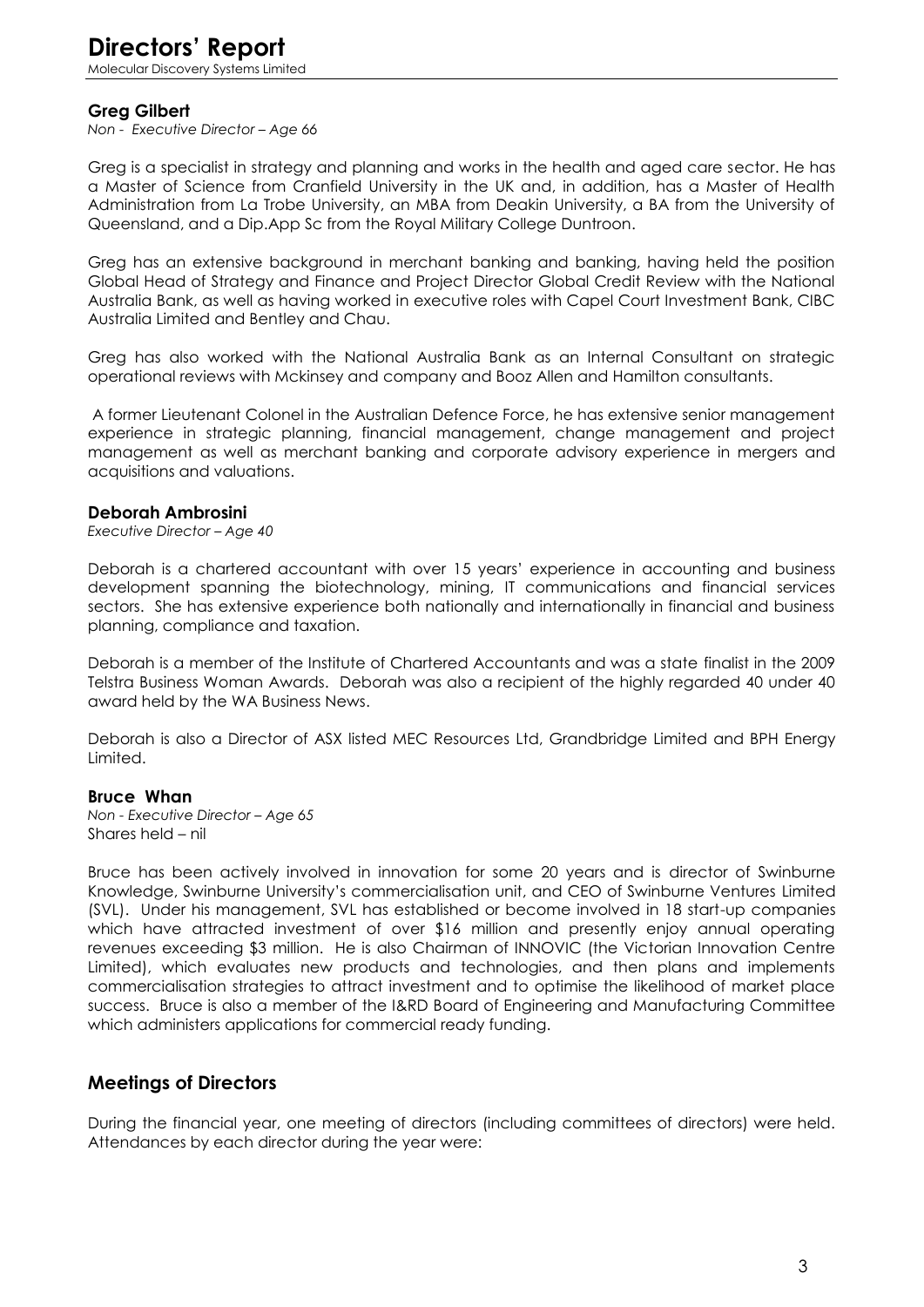|               | <b>Directors' Meetings</b>   |                 |  |
|---------------|------------------------------|-----------------|--|
|               | Number eligible to<br>attend | Number attended |  |
| D L Breeze    |                              |                 |  |
| G Gilbert     | -                            |                 |  |
| D Ambrosini   |                              |                 |  |
| <b>B</b> Whan |                              |                 |  |

### **Options**

No options issued over ordinary shares in the company were granted during or since the end of the financial year and there were no options outstanding at the date of this report.

## **Indemnifying Officers and Auditors**

During or since the end of the financial year the company has not given an indemnity or entered an agreement to indemnify, or paid or agreed to pay insurance premiums.

## **Proceedings on Behalf of Company**

No person has applied for leave of court to bring proceedings on behalf of the company or intervene in any proceedings to which the company is a party for the purpose of taking responsibility on behalf of the company for all or any part of those proceedings.

The company was not a party to any such proceedings during the year.

## **Non-audit Services**

The board of directors is satisfied that the provision of non-audit services during the year is compatible with the general standard of independence for auditors imposed by the *Corporations Act 2001*. The directors are satisfied that the nature and scope of each type of non-audit service provided means that auditor independence was not compromised.

There were no fees paid for non-audit services to the external auditors during the year ended 30 June 2014 (2013: Nil).

## **Auditor's Independence Declaration**

The auditor's independence declaration for the year ended 30 June 2014 has been received and can be found on page 5.

Signed in accordance with a resolution of the Board of Directors

Drege.

D L Breeze **Director** Dated : 10 September 2014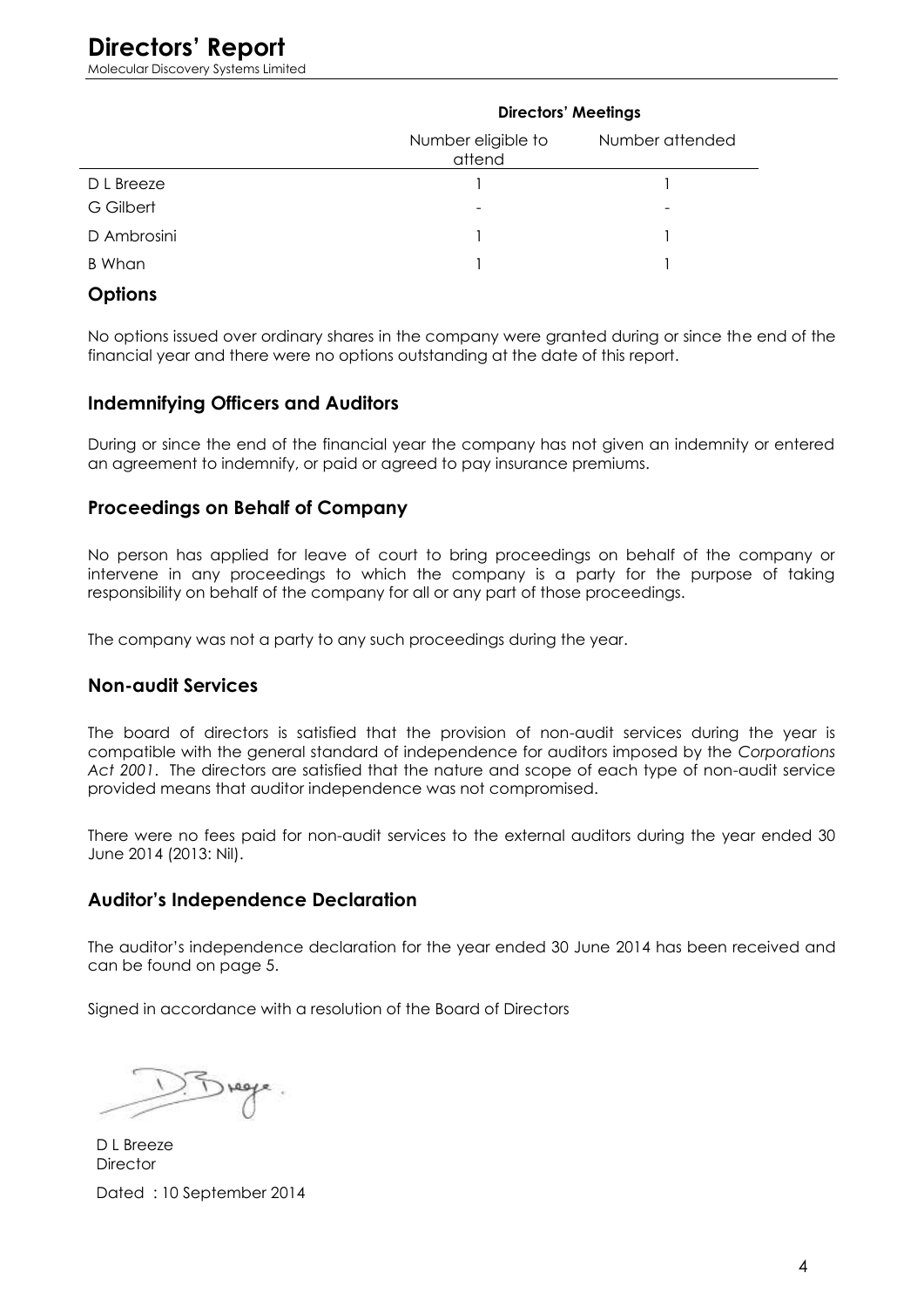

Nexia Perth Audit Services Pty Ltd is an independent Western Australian firm of chartered accountants using the Nexia<br>International trademark under licence. It is affiliated with, but independent from, Nexia Australia Pty

the next solution

#### Lead auditor's independence declaration under section 307C of the Corporations Act 2001

To the directors of Molecular Discovery Systems Limited

I declare that, to the best of my knowledge and belief, in relation to the audit for the financial year ended 30 June 2014 there have been:

- (i) no contraventions of the auditor's independence requirements as set out in the Corporations Act 2001 in relation to the audit; and
- (ii) no contraventions of any applicable code of professional conduct in relation to the audit.

NPAS

#### **Nexia Perth Audit Services Pty Ltd**

Amor Nathwann

**Amar Nathwani Director** 

Perth 10 September 2014

**Nexia Perth Audit Services Pty Ltd** ACN 145 447 105 Level 3, 88 William Street, Perth WA 6000 GPO Box 2570, Perth WA 6001 p+61894632463, f+61894632499 audit@nexiaperth.com.au, www.nexia.com.au

Independent member of Nexia International

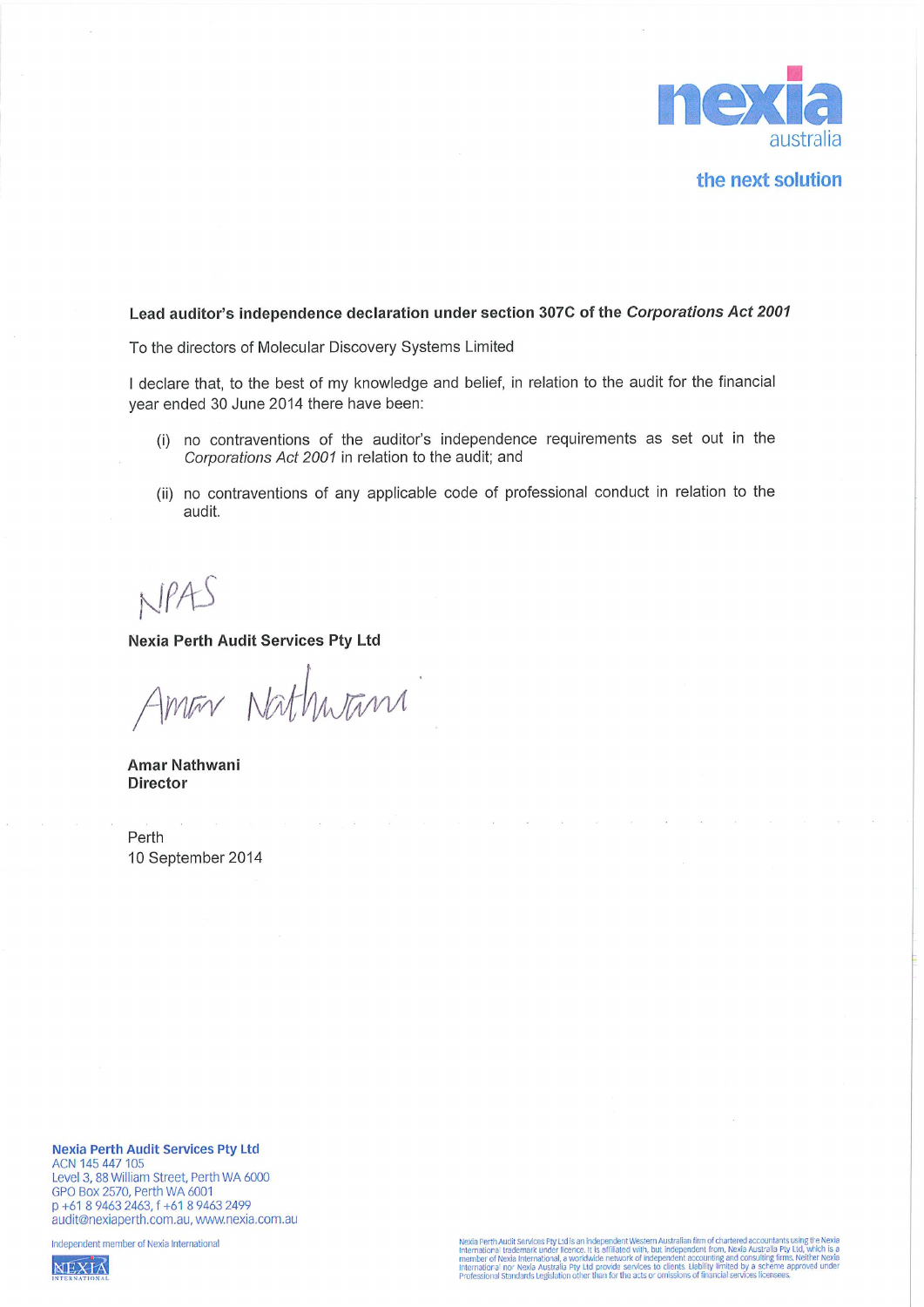# **Statement of Profit or Loss and Other Comprehensive Income**

**for the year ended 30 June 2014**

Molecular Discovery Systems Limited

|                                                                                          | <b>Note</b>  | 2014       | 2013       |
|------------------------------------------------------------------------------------------|--------------|------------|------------|
|                                                                                          |              | \$         | \$         |
|                                                                                          |              |            |            |
| Revenue                                                                                  | $\mathbf{2}$ | 56,000     | 128,000    |
| Other Income                                                                             | $\mathbf 2$  | 26,282     | 4,945      |
| Administration expenses                                                                  |              | (10,605)   | (27,665)   |
| Consulting and legal expenses                                                            |              | (11,886)   | (12, 341)  |
| Depreciation and amortisation expense                                                    |              | (71, 715)  | (72,052)   |
| Insurance expense                                                                        |              | (1,628)    | (1,805)    |
| Research and development expenses                                                        |              | (187, 519) | (188, 831) |
| Other expenses from ordinary activities                                                  |              | (25, 136)  | (28, 840)  |
| Loss before income tax                                                                   |              | (226, 207) | (198, 589) |
| Income tax benefit/(expense)                                                             | 7            |            |            |
| Loss from continuing operations                                                          |              | (226, 207) | (198, 589) |
| Other Comprehensive income<br>Items that will never be reclassified to profit or<br>loss |              |            |            |
| Items that are or may be reclassified to profit or<br>loss                               |              |            |            |
| Total Comprehensive (loss)/income for the year                                           |              | (226, 207) | (198, 589) |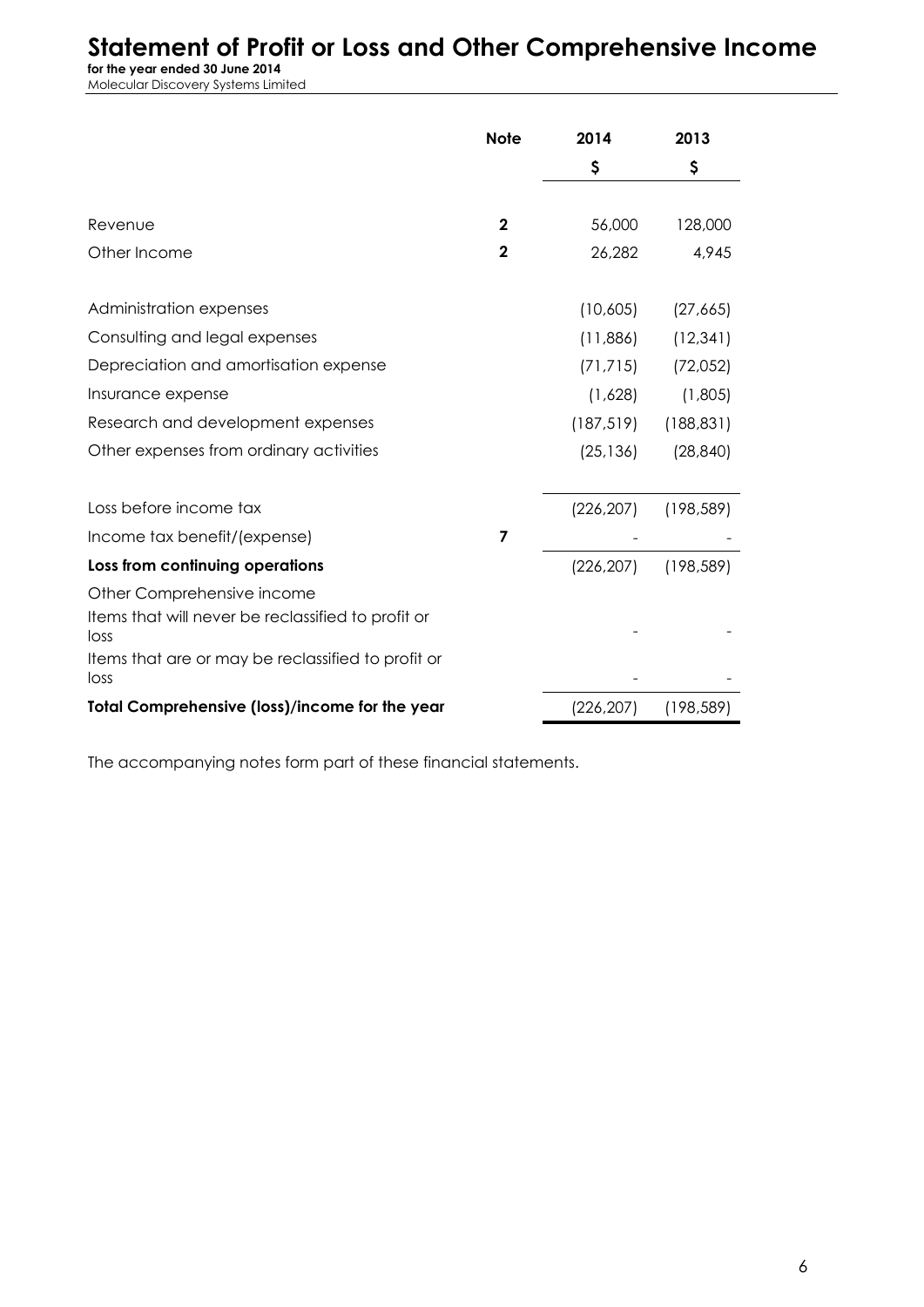# **Statement of Financial Position**

**as at 30 June 2014**

Molecular Discovery Systems Limited

|                                      | <b>Note</b> | 2014        | 2013        |
|--------------------------------------|-------------|-------------|-------------|
|                                      |             | \$          | \$          |
| <b>Current Assets</b>                |             |             |             |
| Cash and cash equivalents            | 3           | 52,926      | 25,445      |
| Trade and other receivables          | 4           | 58,497      | 131,892     |
| <b>Financial assets</b>              | 5           |             | 61,415      |
| <b>Total Current Assets</b>          |             | 111,423     | 218,752     |
| <b>Non-Current Assets</b>            |             |             |             |
| Property, plant and equipment        | 8           | 420         | 792         |
| Intangibles                          | 9           | 393,163     | 464,508     |
| <b>Financial assets</b>              | 5           | 61,415      |             |
| <b>Total Non-Current Assets</b>      |             | 454,998     | 465,300     |
| <b>Total Assets</b>                  |             | 566,421     | 684,052     |
| <b>Current Liabilities</b>           |             |             |             |
| Trade and other payables             | 10          | 30,061      | 24,500      |
| <b>Financial Liabilities</b>         | 11          | 1,228,645   | 407,205     |
| <b>Total Current Liabilities</b>     |             | 1,258,706   | 431,705     |
| <b>Non-Current Liabilities</b>       |             |             |             |
| <b>Financial Liabilities</b>         | 11          |             | 718,425     |
| <b>Total Non-Current Liabilities</b> |             |             | 718,425     |
| <b>Total Liabilities</b>             |             | 1,258,706   | 1,150,130   |
| <b>Net Assets</b>                    |             | (692, 285)  | (466, 078)  |
|                                      |             |             |             |
| Equity                               |             |             |             |
| <b>Issued Capital</b>                | 12          | 2,160,482   | 2,160,482   |
| Reserves                             | 15          | 4,270       | 4,270       |
| <b>Accumulated losses</b>            |             | (2,857,037) | (2,630,830) |
| <b>Total Equity</b>                  |             | (692, 285)  | (466, 078)  |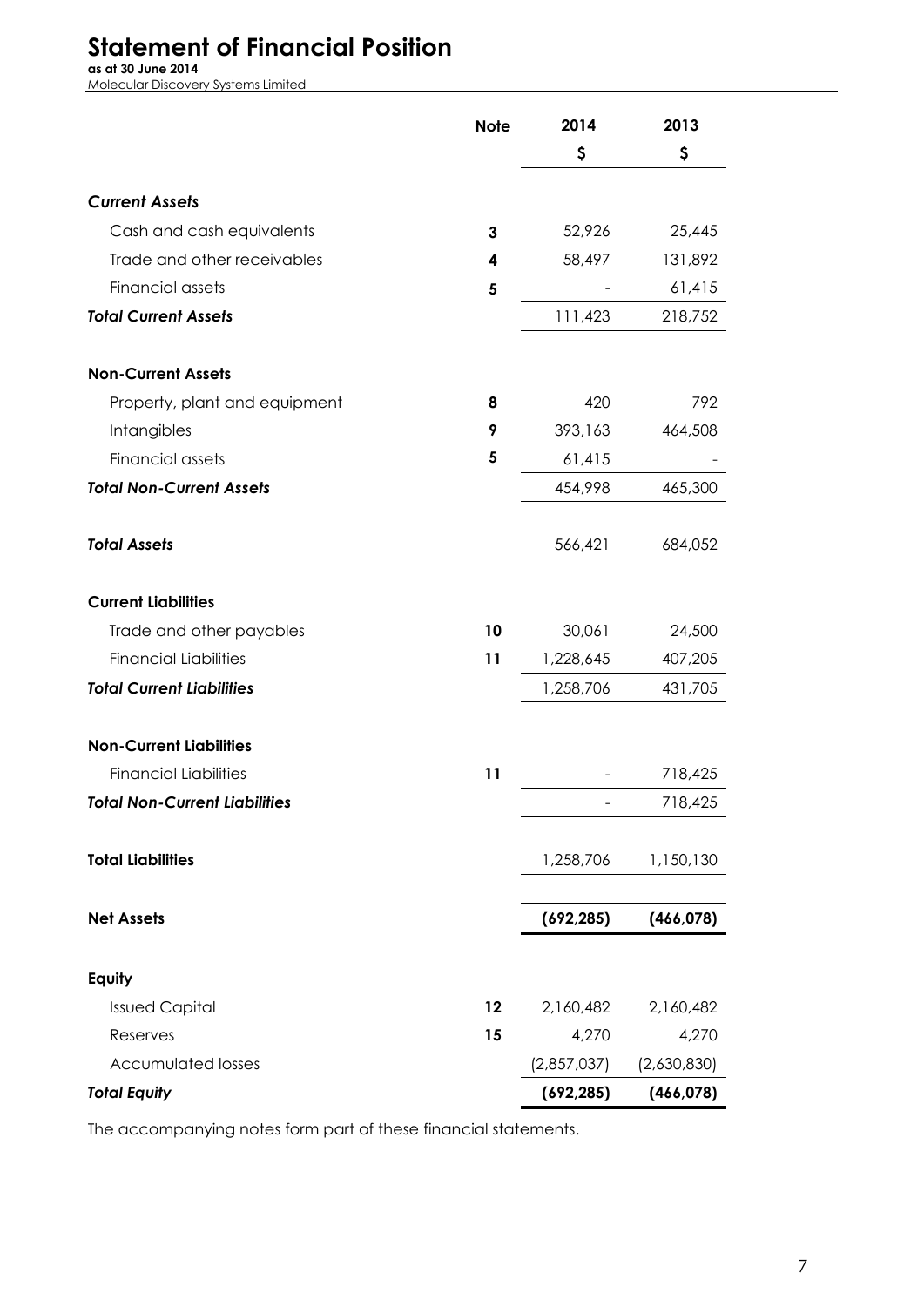# **Statement of Changes in Equity**

**for the year ended 30 June 2014**

Molecular Discovery Systems Limited

|                                   | <b>Ordinary Share</b><br>Capital<br>\$ | Accumulated<br><b>Losses</b><br>Ş | <b>Reserves</b><br>\$ | <b>Total</b><br>\$ |
|-----------------------------------|----------------------------------------|-----------------------------------|-----------------------|--------------------|
| <b>Balance at 1 July 2012</b>     | 2,160,482                              | (2,432,241)                       | 21,809                | (249, 950)         |
| Net loss for the period           | $\qquad \qquad \blacksquare$           | (198, 589)                        |                       | (198, 589)         |
| Other comprehensive<br>income     | $\overline{\phantom{a}}$               |                                   |                       |                    |
| Total comprehensive<br>income     |                                        | (198, 589)                        |                       | (198, 589)         |
| Issue of convertible<br>note      | -                                      |                                   | (17, 539)             | (17, 539)          |
| <b>Balance at 30 June</b><br>2013 | 2,160,482                              | (2,630,830)                       | 4,270                 | (466, 078)         |

|                                   | <b>Ordinary Share</b><br>Capital<br>\$ | <b>Accumulated Losses</b><br>Ş | <b>Reserves</b><br>\$ | <b>Total</b><br>\$ |
|-----------------------------------|----------------------------------------|--------------------------------|-----------------------|--------------------|
| <b>Balance at 1 July</b><br>2013  | 2,160,482                              | (2,630,830)                    | 4,270                 | (466, 078)         |
| Net loss for the<br>period        |                                        | (226, 207)                     |                       | (226, 207)         |
| Other<br>comprehensive<br>income  |                                        | $\overline{\phantom{a}}$       |                       |                    |
| Total comprehensive<br>income     |                                        | (226, 207)                     |                       | (226, 207)         |
| Issue of convertible<br>note      |                                        |                                |                       |                    |
| <b>Balance at 30 June</b><br>2014 | 2,160,482                              | (2,857,037)                    | 4,270                 | (692, 285)         |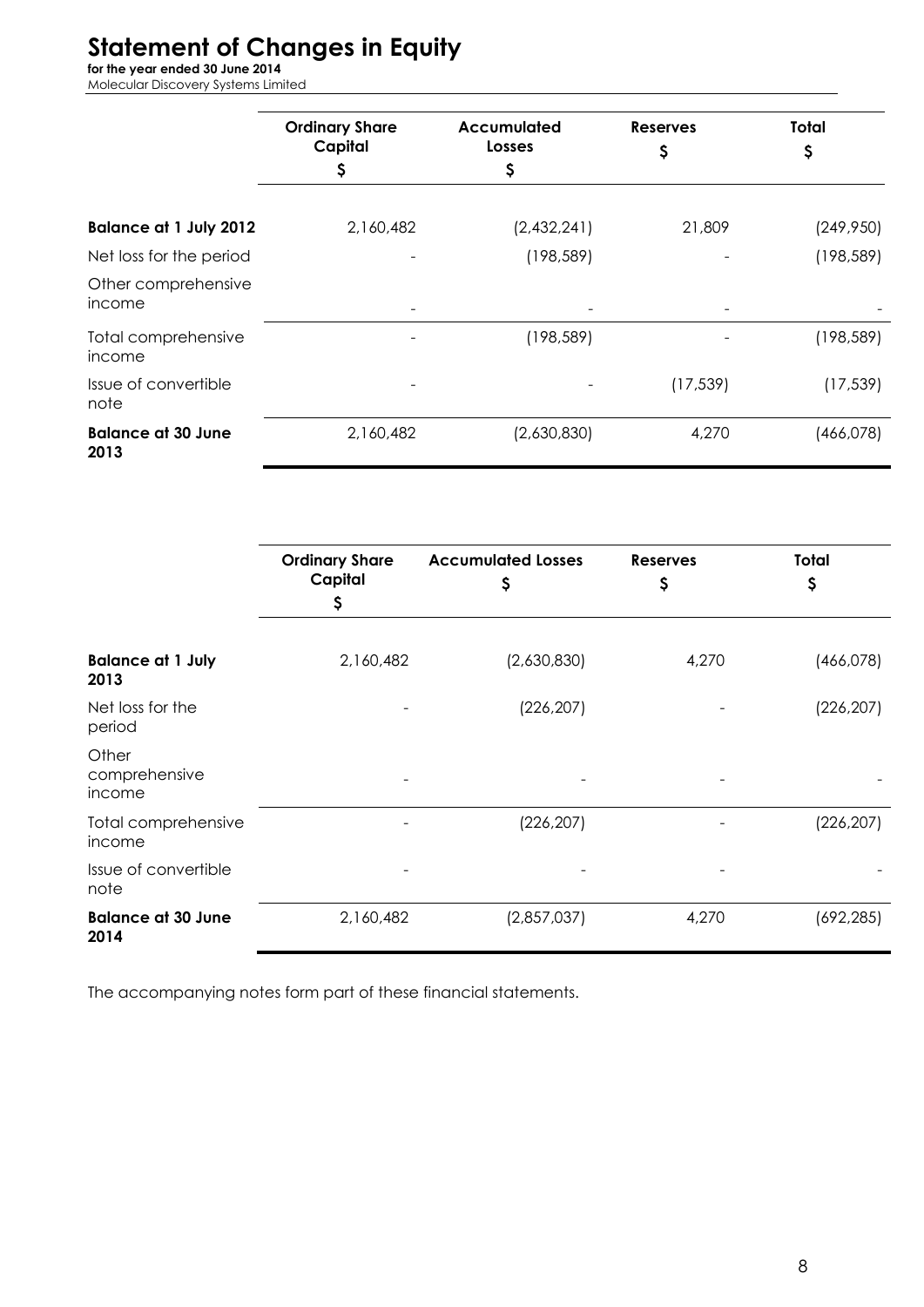# **Statement of Cash Flows**

**for the year ended 30 June 2014** Molecular Discovery Systems Limited

**Note 2014 2013 \$ \$** *Cash Flows From Operating Activities* Receipts from operations and the set of the 156,642 37,476 Payments to suppliers (89,917) (230,730) Interest received 256 2,945 **Net cash provided by/ (used) in operating activities** 13 (b) 67,481 (188,309) *Cash Flows From Investing Activities* Loan from other entities  $\sim$  165,899 **Net cash used in investing activities Net cash used in investing activities** *Cash Flows From Financing Activities* Loan from other entities 20,000 Repayment of borrowings and the state of the Repayment of borrowings and the state of the state  $(60,000)$ **Net cash used in financing activities** (40,000) - *Net increase / (decrease) in Cash Held* 27,481 (22,410) *Cash at the Beginning of the Financial Year* 25,445 47,855 **Cash At The End Of The Financial Year** 13(a) 52,926 25,445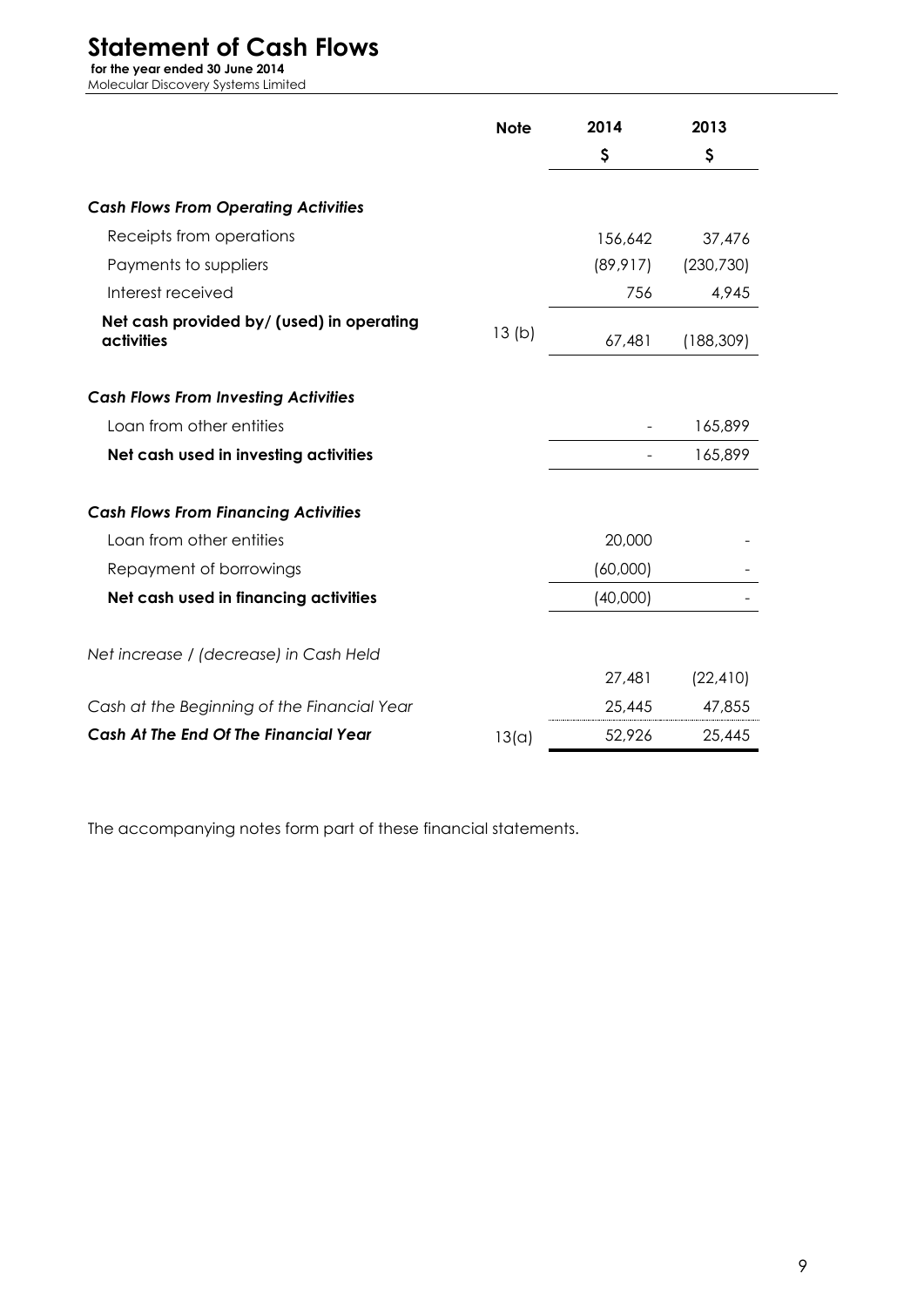# **1. Summary of Accounting Policies**

### **Corporate Information**

The financial report includes the financial statements and the notes of Molecular Discovery Limited. Molecular Discovery Systems Limited is an unlisted public company, incorporated and domiciled in Australia.

The financial report was authorised for issue on 10 September 2014 by the board of directors.

### **Basis of Preparation**

The financial report is a general purpose financial report that has been prepared in accordance with Australian Accounting Standards and the Corporations Act 2001. Molecular Discovery Systems Limited is a for-profit entity for the purpose of preparing the financial statements.

Australian Accounting Standards set out accounting policies that the AASB has concluded would result in a financial report containing relevant and reliable information about transactions, events and conditions to which they apply. Compliance with Australian Accounting Standards ensures that the financial statements and notes also comply with International Financial Reporting Standards. Material accounting policies adopted in the preparation of this financial report are presented below. They have been consistently applied unless otherwise stated.

The financial report has been prepared on an accruals basis and is based on historical costs, modified, where applicable, by the measurement at fair value of selected non-current assets, financial assets and financial liabilities.

#### **Compliance with IFRS**

The financial statements of the Molecular Discovery Systems Limited comply with International Financial Reporting Standards (IFRS) as issued by the International Accounting Standards Board (IASB).

#### **Application of new and revised Accounting Standards**

#### **(a) Standards and Interpretations adopted in the current year**

In the year ended 30 June 2014, the Directors have reviewed all of the new and revised Standards issued by the AASB that are relevant to the Company and effective for the current annual reporting period.

There are no new and revised Standards adopted in these financial statements affecting the reporting results or financial position.

#### **(b) Standards and Interpretations in issue not yet adopted**

A number of new standards, amendments to standards and interpretations are effective for future annual periods, and have not been applied in preparing these consolidated financial statements. Those which may be relevant to the Company are set out below. The Company does not plan to adopt these standards early.

## **(i) AASB 9 Financial Instruments (2010), AASB 9 Financial Instruments (2009)**

AASB 9 (2009) introduces new requirements for the classification and measurement of financial assets. Under AASB 9 (2009), financial assets are classified and measured based on the business model in which they are held and the characteristics of their contractual cash flows. AASB 9 (2010) introduces additions relating to financial liabilities. The IASB currently has an active project that may result in limited amendments to the classification and measurement requirements of AASB 9 and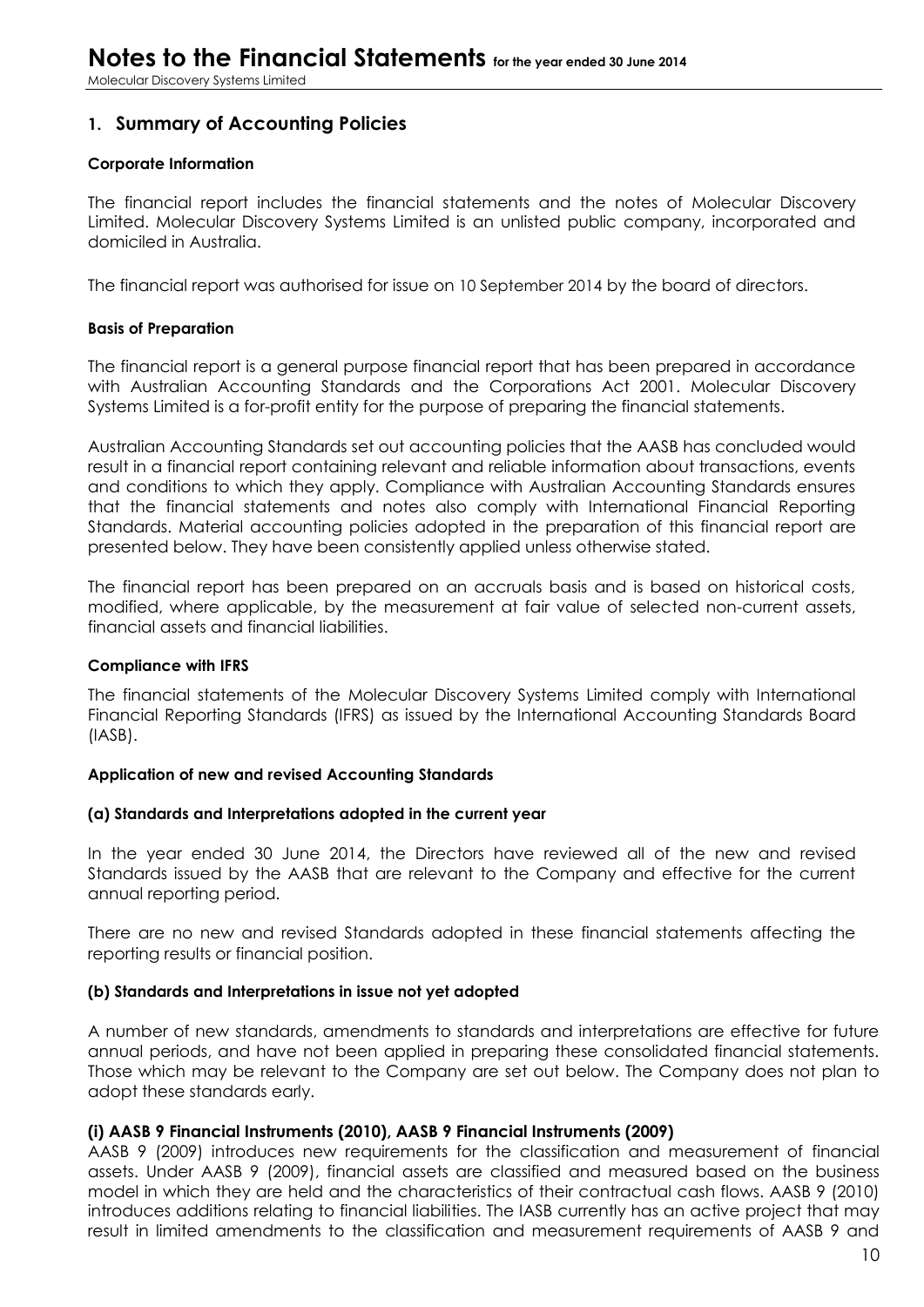add new requirements to address the impairment of financial assets and hedge accounting. AASB 9 (2010 and 2009) are effective for annual periods beginning on or after 1 January 2017 with early adoption permitted.

## **(ii) AASB 1031 Materiality (2013)**

The revised AASB 1031 is an interim standard that cross-references to other Standards and the Framework for the Preparation and Presentation of Financial Statements (issued December 2013) that contain guidance on materiality. The AASB is progressively removing references to AASB 1031 in all Standards and Interpretations, and once all these references have been removed, AASB 1031 will be withdrawn. The revised AASB 1031 is effective from 1 January 2014 and early adoption is not permitted.

AASB 1031 (2013) is effective for annual periods beginning on or after 1 January 2014 and not available for early adoption.

#### **(iii) AASB 2013-9 Amendments to Australian Accounting Standards – Conceptual Framework, Materiality and Financial Instruments**

The AASB approved amending Standard AASB 2013-9 Amendments to Australian Accounting Standards – Conceptual Framework, Materiality and Financial Instruments on 20 December 2013. AASB 2013-9 incorporates the IASB's Standard IFRS 9 Financial Instruments (Hedge Accounting and amendments to IFRS 9, IFRS 7 and IAS 39).

Part A of AASB 2013-9 makes consequential amendments arising from the issuance of AASB CF 2013-1 Amendments to the Australian Conceptual Framework. Part B mainly makes amendments to particular Australian Accounting Standards to delete references to AASB 1031.

Part C makes amendments to a number of Australian Accounting Standards, including incorporating Chapter 6 Hedge Accounting into AASB 9 Financial Instruments. The main amendments regarding financial instruments are as follows:

- to add Hedge Accounting and make consequential amendments to AASB 9 and numerous other Standards;
- to permit requirements relating to the 'own credit risk' of financial liabilities measured at fair value to be applied without applying any other requirements of AASB 9 at the same time; and
- to amend the mandatory application date of AASB 9 so that AASB 9 is required to be applied for annual reporting periods beginning on or after 1 January 2017 instead of 1 January 2015.

AASB 2013-9 is effective for annual periods beginning on or after 1 January 2014.

## **Going Concern**

The company has incurred a net loss before tax for the year ended 30 June 2014 of \$226,207 (2013: \$198,589), and has a working capital deficit of (\$1,147,283) (Note 12) (including loans of \$1,228,645 for which letters confirming that \$1,208,645 of these loans will not be called upon for at least 12 months from signing the financial report or until such time the company is financially independent) (2013: surplus \$132,837) and a net asset deficiency position of \$692,285 (2013: deficiency of \$466,078) as at 30 June 2014.

The company has access to a convertible loan facility with BPH Energy Limited (Note 17). As at 30 June 2014, \$425,562 (30 June 2013: \$407,205) had been drawn down under the agreement. A further \$74,438 can be drawn down under this convertible loan agreement.

The directors have prepared cash flow forecasts that indicate that the company will have sufficient cash flows for a period of at least 12 months from the date of signing the financial report.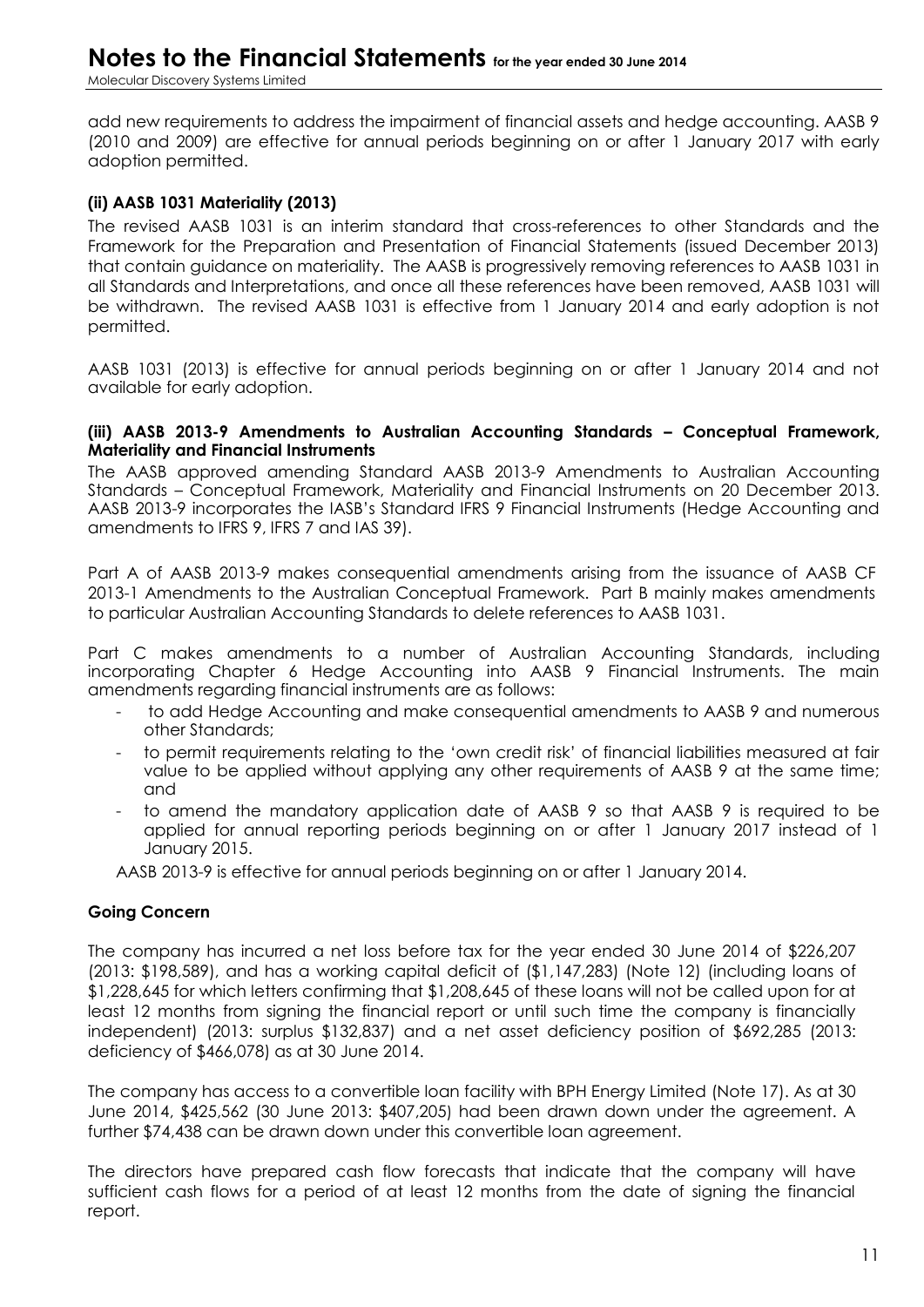Based on the cash flow forecasts including the research and development rebate and receipt of funds from BPH Energy Limited, the directors are satisfied that, the going concern basis of preparation is appropriate. The financial report has therefore been prepared on a going concern basis, which assumes continuity of normal business activities and the realisation of assets and the settlement of liabilities in the ordinary course of business.

## **Accounting Policies**

The following specific accounting policies, which are consistent with the previous period unless otherwise stated, have been adopted in the preparation of this report:

## **(a) Income Tax**

The charge for current income tax expense is based on the profit for the year adjusted for any non-assessable or disallowed items. It is calculated using the tax rates that have been enacted or are substantially enacted by the statement of financial position date.

Deferred tax is accounted for using the balance sheet liability method in respect of temporary differences arising between the tax bases of assets and liabilities and their carrying amounts in the financial statements. No deferred income tax will be recognised from the initial recognition of an asset or liability, excluding a business combination, where there is no effect on accounting or taxable profit or loss.

Deferred tax is calculated at the tax rates that are expected to apply to the period when the asset is realised or liability is settled. Deferred tax is recognised in the statement of profit or loss and other comprehensive income except where it relates to items that may be recognised directly to equity, in which case the deferred tax is adjusted directly against equity.

Deferred income tax assets are recognised to the extent that it is probable that future tax profits will be available against which deductible temporary differences can be utilised.

The amount of benefits brought to account or which may be realised in the future is based on the assumption that no adverse change will occur in income taxation legislation and the anticipation that the company will derive sufficient future assessable income to enable the benefit to be realised and comply with the conditions of deductibility imposed by the law.

## **Tax incentives**

The company is entitled to claim special tax deductions in relation to qualifying research and development (R&D) expenditure. As the company is not in a position to recognise current income tax payable or current tax expense, the refundable tax offset is refunded through a cash payment and recognised as R&D rebate revenue in the period in which the underlying expenses were incurred.

## **(b) Financial Instruments**

## **Recognition**

Financial instruments are initially measured at cost on trade date, which includes transaction costs, when the related contractual rights or obligations exist. Subsequent to initial recognition these instruments are measured as set out below.

## **Loans and receivables**

Loans and receivables are non-derivative financial assets with fixed or determinable payments that are not quoted in an active market and are stated at amortised cost using the effective interest rate method.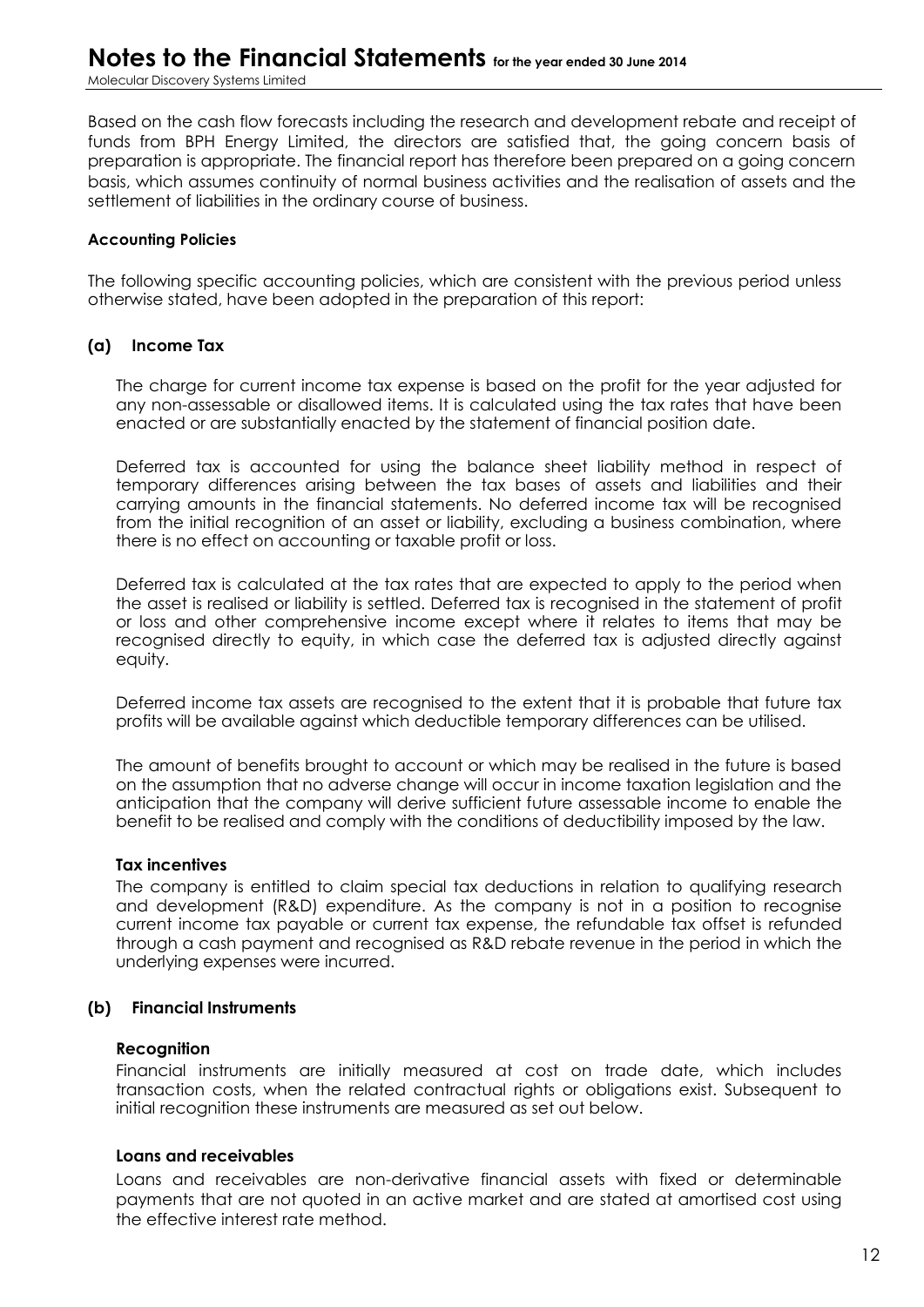### **Financial liabilities**

Non-derivative financial liabilities are recognised at amortised cost, comprising original debt less principal payments and amortisation.

### **Derivative instruments**

Derivative instruments are measured at fair value. Gains and losses arising from changes in fair value are taken to the profit or loss unless they are designated as hedges.

### **Embedded derivatives**

Derivatives embedded in other financial instruments or other host contracts are treated as separate derivatives when their risks and characteristics are not closely related to those of the host contracts and the host contracts are not measured at FVTPL.

### **Fair value**

Fair value is determined based on current bid prices for all quoted investments. Valuation techniques are applied to determine the fair value for all unlisted securities, including recent arm's length transactions, reference to similar instruments and option pricing models.

### **Impairment**

At each reporting date, the company assesses whether there is objective evidence that a financial instrument has been impaired. Impairment losses are recognised in the statement of comprehensive income.

## **(c) Comparative Figures**

When required by Accounting Standards, comparative figures have been adjusted to conform to changes in presentation for the current financial year.

## **(d) Impairment of Assets**

At each reporting date, the company reviews the carrying values of its tangible and intangible assets to determine whether there is any indication that those assets have been impaired. If such an indication exists, the recoverable amount of the asset, being the higher of the asset's fair value less costs to sell and value in use, is compared to the asset's carrying value. Any excess of the asset's carrying value over its recoverable amount is expensed to the profit or loss.

Impairment testing is performed annually for goodwill and intangible assets with indefinite lives.

Where it is not possible to estimate the recoverable amount of an individual asset, the company estimates the recoverable amount of the cash-generating unit to which the asset belongs.

## **(e) Cash and Cash Equivalents**

Cash and cash equivalents include cash on hand, deposits held at call with banks, other short-term highly liquid investments, and bank overdrafts. Bank overdrafts are shown within short-term borrowings in current liabilities on the statement of financial position.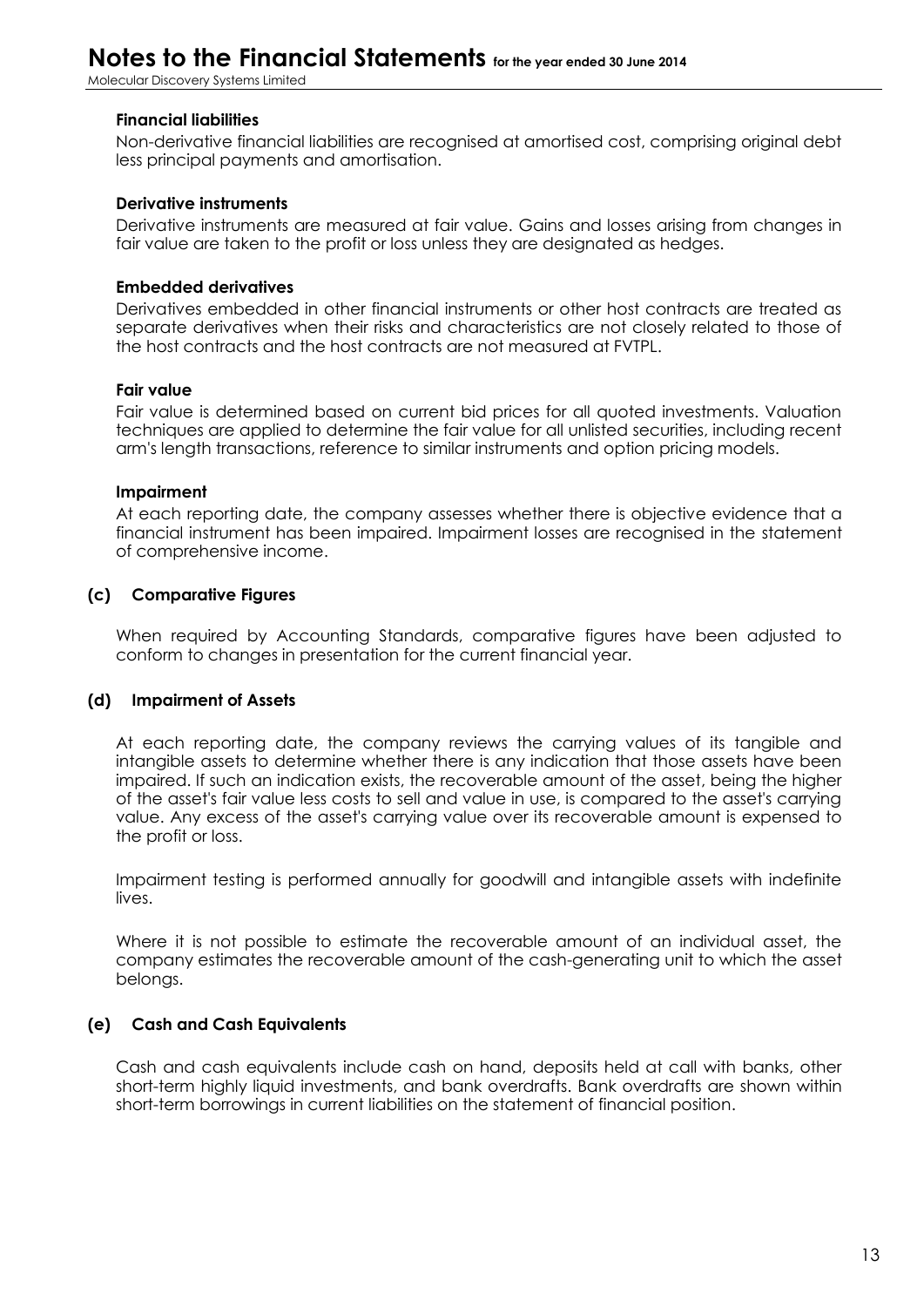### **(f) Revenue**

Interest revenue is recognised when it is probable that the economic benefits will flow to the Company and the amount of revenue can be measured reliably. Interest revenue is accrued on a time basis, by reference to the principal outstanding and at the effective interest rate applicable.

Dividend revenue is recognised when the right to receive a dividend has been established. Dividends received from associates and joint venture entities are accounted for in accordance with the equity method of accounting.

Research and development rebates are recognised as income by the company on an annual basis in the period in which the underlying expenses have been incurred and the company has calculated the rebate receivable and is confident it will receive it.

## **(g) Goods and Services Tax (GST)**

Revenues, expenses and assets are recognised net of the amount of GST, except where the amount of GST incurred is not recoverable from the Australian Tax Office. In these circumstances the GST is recognised as part of the cost of acquisition of the asset or as part of an item of the expense.

Receivables and payables in the statement of financial position are shown inclusive of GST.

Cash flows are presented in the statement of cash flows on a gross basis, except for the GST component of investing and financing activities, which are disclosed as operating cash flows.

#### **(h) Property, Plant & Equipment**

Each class of property, plant and equipment is carried at cost less, where applicable, any accumulated depreciation and impairment losses.

#### **Plant and equipment**

Plant and equipment are measured on the cost basis.

The carrying amount of plant and equipment is reviewed annually by directors to ensure it is not in excess of the recoverable amount from these assets. The recoverable amount is assessed on the basis of the expected net cash flows that will be received from the assets employment and subsequent disposal. The expected net cash flows have been discounted to their present values in determining recoverable amounts.

The cost of fixed assets constructed within the company includes the cost of materials, direct labour, borrowing costs and an appropriate proportion of fixed and variable overheads.

Subsequent costs are included in the asset's carrying amount or recognised as a separate asset, as appropriate, only when it is probable that future economic benefits associated with the item will flow to the company and the cost of the item can be measured reliably. All other repairs and maintenance are charged to profit or loss during the financial period in which they are incurred.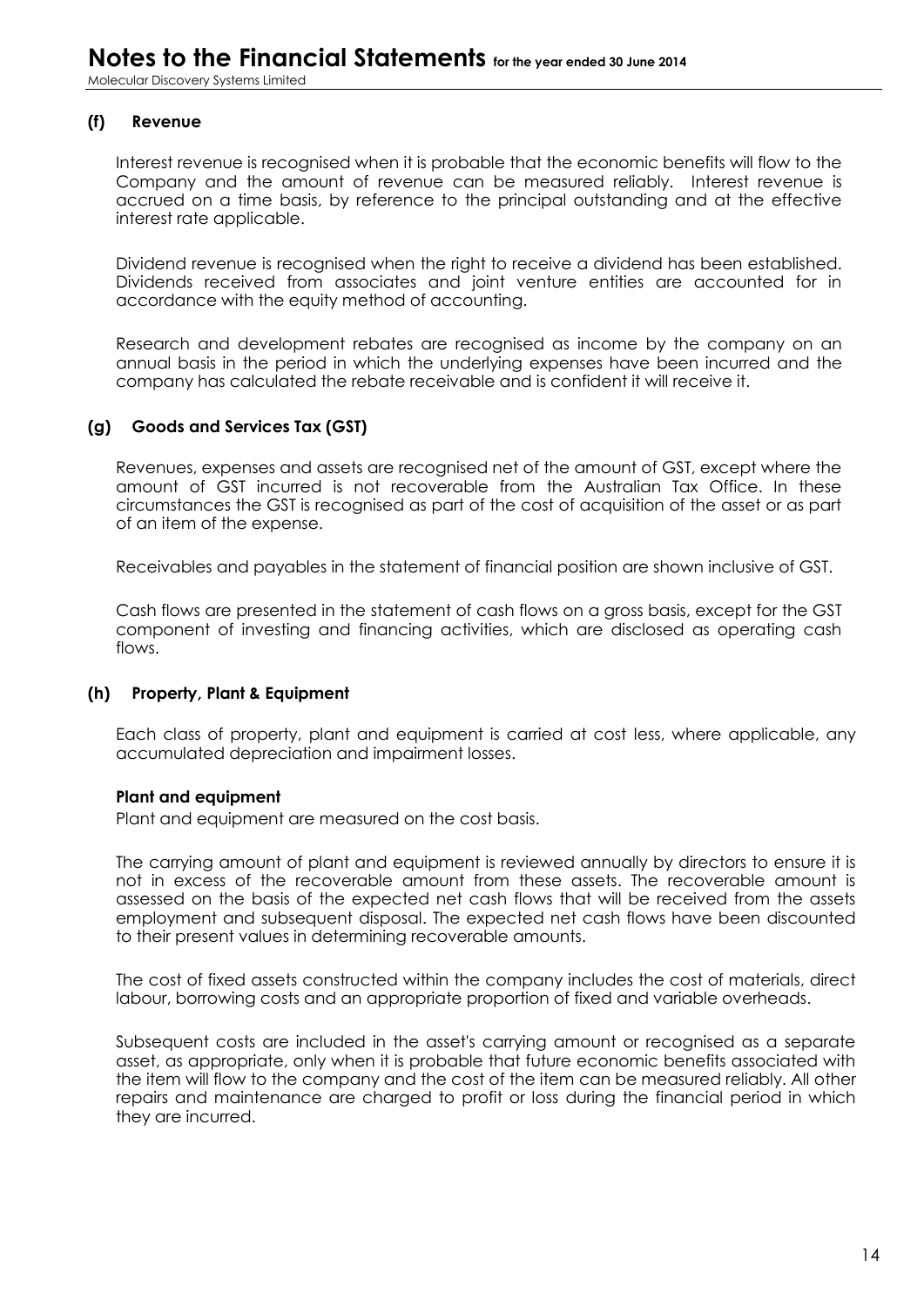### **Depreciation**

The depreciable amount of all fixed assets including building and capitalised lease assets, but excluding freehold land, is depreciated on a straight-line basis over their useful lives to the economic entity commencing from the time the asset is held ready for use. Leasehold improvements are depreciated over the shorter of either the unexpired period of the lease or the estimated useful lives of the improvements.

The assets' residual values and useful lives are reviewed, and adjusted if appropriate, at each balance sheet date. An asset's carrying amount is written down immediately to its recoverable amount if the asset's carrying amount is greater than its estimated recoverable amount.

## **(i) Intangibles**

### **Research and Development**

Expenditure during the research phase of a project is recognised as an expense when incurred.

Development costs are capitalised only when technical feasibility studies identify that the project will deliver future economic benefits and these benefits can be measured reliably.

Development costs have a finite life and are amortised on a systematic basis matched to the future economic benefits over the useful life of the project.

## **Patents and Trademarks**

Patents and trademarks are recognised at cost of acquisition. Patents and trademarks have a finite life and are carried at cost less any accumulated amortisation and any impairment losses. Patents and trademarks are amortised over 10 years.

#### **Critical accounting estimates and judgments**

The directors evaluate estimates and judgments incorporated into the financial report based on historical knowledge and best available current information. Estimates assume a reasonable expectation of future events and are based on current trends and economic data, obtained both externally and within the company.

#### *Key estimates — Impairment*

The company assesses impairment at each reporting date by evaluating conditions specific to the company that may lead to impairment of assets. Where an impairment trigger exists, the recoverable amount of the asset is determined based on the lower of fair value less costs to sell and value-in use.

#### R&D rebate

The company estimates the amount of R&D rebate receivable for the year. However, the actual amount received by the company is subject to review by AusIndustry at the time of submitting the application.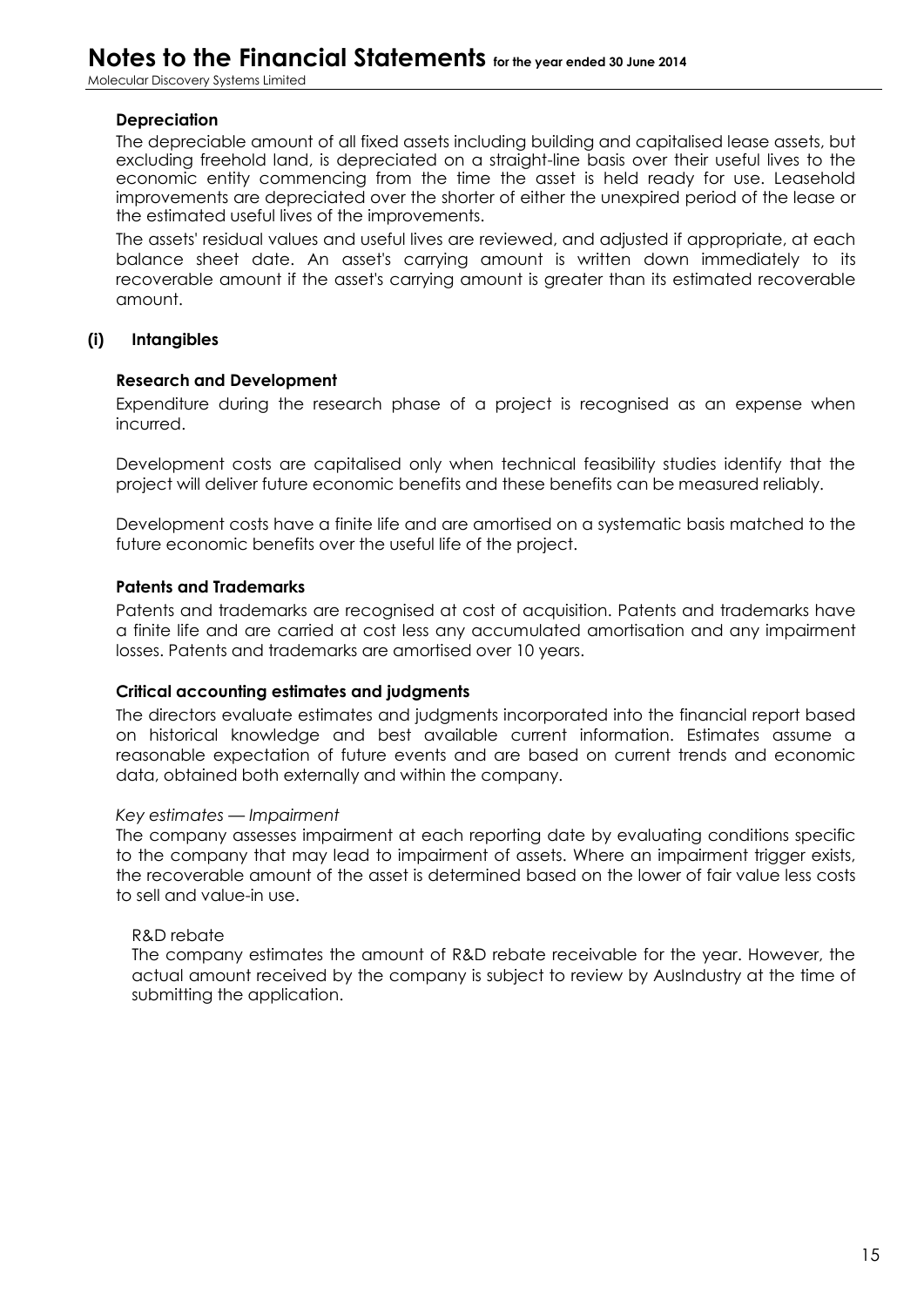# **Notes to the Financial Statements for the year ended 30 June 2014**

Molecular Discovery Systems Limited

|    |                                                                 | 2014<br>\$ | 2013<br>\$ |
|----|-----------------------------------------------------------------|------------|------------|
| 2. | Revenue                                                         |            |            |
|    | Research and Development rebate                                 | 56,000     | 128,000    |
|    | <b>Total revenue</b>                                            | 56,000     | 128,000    |
|    | Other income                                                    |            |            |
|    | Refund from ATO                                                 | 25,525     |            |
|    | Interest revenue                                                | 757        | 4,945      |
|    |                                                                 | 26,282     | 4,945      |
| 3. | <b>Cash and cash equivalents</b>                                |            |            |
|    | Cash at bank and in hand                                        | 52,926     | 25,445     |
| 4. | <b>Trade and Other Receivables</b>                              |            |            |
|    | <b>GST</b> receivable                                           | 779        | 1,801      |
|    | Research and Development rebate receivable                      | 56,000     | 128,000    |
|    | Prepayments                                                     | 1,718      | 2,091      |
|    | Total trade and other receivables                               | 58,497     | 131,892    |
|    |                                                                 | 2014       | 2013       |
|    |                                                                 | \$         | \$         |
| 5. | <b>Financial Assets</b>                                         |            |            |
|    | Current                                                         |            |            |
|    | Unsecured loans to other entities:                              |            |            |
|    | <b>BPH Energy Limited</b>                                       |            | 61,415     |
|    |                                                                 |            | 61,415     |
|    | Non-Current                                                     |            |            |
|    | Unsecured loans to other entities:<br><b>BPH Energy Limited</b> | 61,415     |            |
|    |                                                                 | 61,415     |            |
|    |                                                                 |            |            |

The loan to other entities are non interest bearing and repayable on demand.

# **6. Key Management Personnel Compensation**

Names and positions held of key management personnel in office at any time during the financial year are:

### *Key Management Personnel*

D L Breeze – Executive Director G Gilbert - Non-Executive Director (resigned 11 December 2013) B Whan – Non-Executive Director (appointed 12 December 2013) D Ambrosini- Executive Director and Company Secretary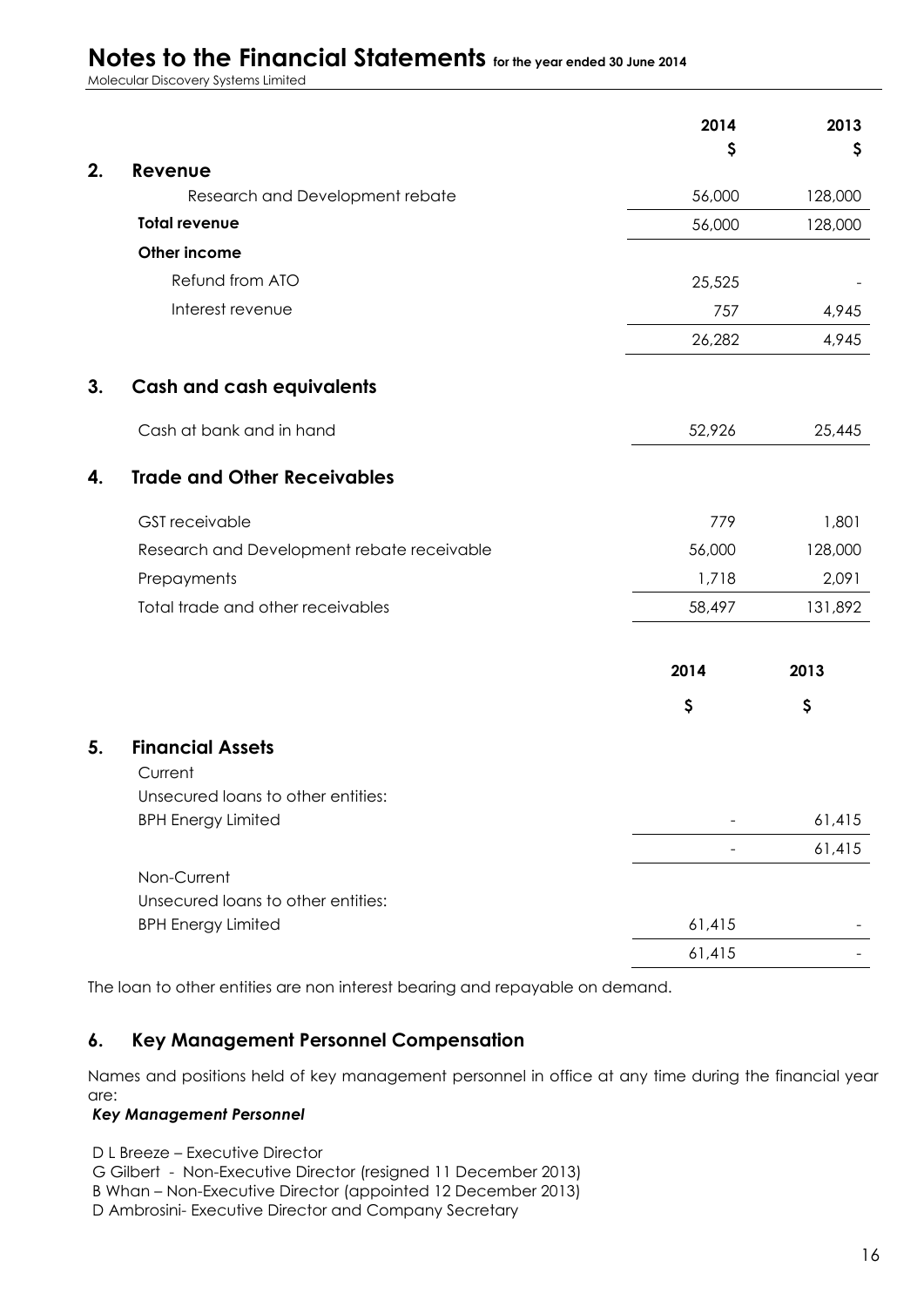#### **Remuneration**

No key management personnel were paid remuneration by the company (2013: nil).

### **Other Transactions**

There are no other transactions with key management personnel during the year (2013: Nil).

|    |                                                                                                                   | 2014      | 2013      |
|----|-------------------------------------------------------------------------------------------------------------------|-----------|-----------|
|    |                                                                                                                   | \$        | \$        |
| 7. | Income tax expense                                                                                                |           |           |
|    | (a) The components of tax expense comprise                                                                        |           |           |
|    | Current tax                                                                                                       |           |           |
|    | Deferred tax                                                                                                      |           |           |
|    |                                                                                                                   |           |           |
|    | b) The prima facie tax on profit from operations before income<br>tax is reconciled to the income tax as follows: |           |           |
|    | Prima facie tax payable on profit from operations before<br>income tax at 30% (2013: 30%)                         | (67, 862) | (59, 577) |
|    | Add tax effect of:                                                                                                |           |           |
|    | Non deductible expenses                                                                                           | 220       | 426       |
|    | <b>Temporary differences</b>                                                                                      | 67,642    | 59,151    |
|    |                                                                                                                   |           |           |
|    | Weighted average rate of tax                                                                                      | $-$ %     | $-\%$     |
|    | Unused carry forward revenue losses                                                                               | 533,426   | 530,479   |
|    | 8.<br><b>Plant and Equipment</b>                                                                                  |           |           |
|    | Plant and Equipment:                                                                                              |           |           |
|    | At cost                                                                                                           | 15,021    | 15,021    |
|    | Accumulated depreciation                                                                                          | (14,601)  | (14, 229) |
|    | Total plant and equipment                                                                                         | 420       | 792       |
|    |                                                                                                                   |           |           |

## (a) **Movements in Carrying Amounts**

 Movements in the carrying amounts for each class of property, plant and equipment between the beginning and the end of the current financial year.

| <b>Plant and Equipment</b>             | 2014  | 2013  |
|----------------------------------------|-------|-------|
|                                        | Ş     | Ş     |
| Balance at the beginning of the year   | 792   | 1,499 |
| <b>Additions</b>                       |       |       |
| <b>Disposals</b>                       |       |       |
| Depreciation expense                   | (372) | 707]  |
| Carrying amount at the end of the year | 420   | 792   |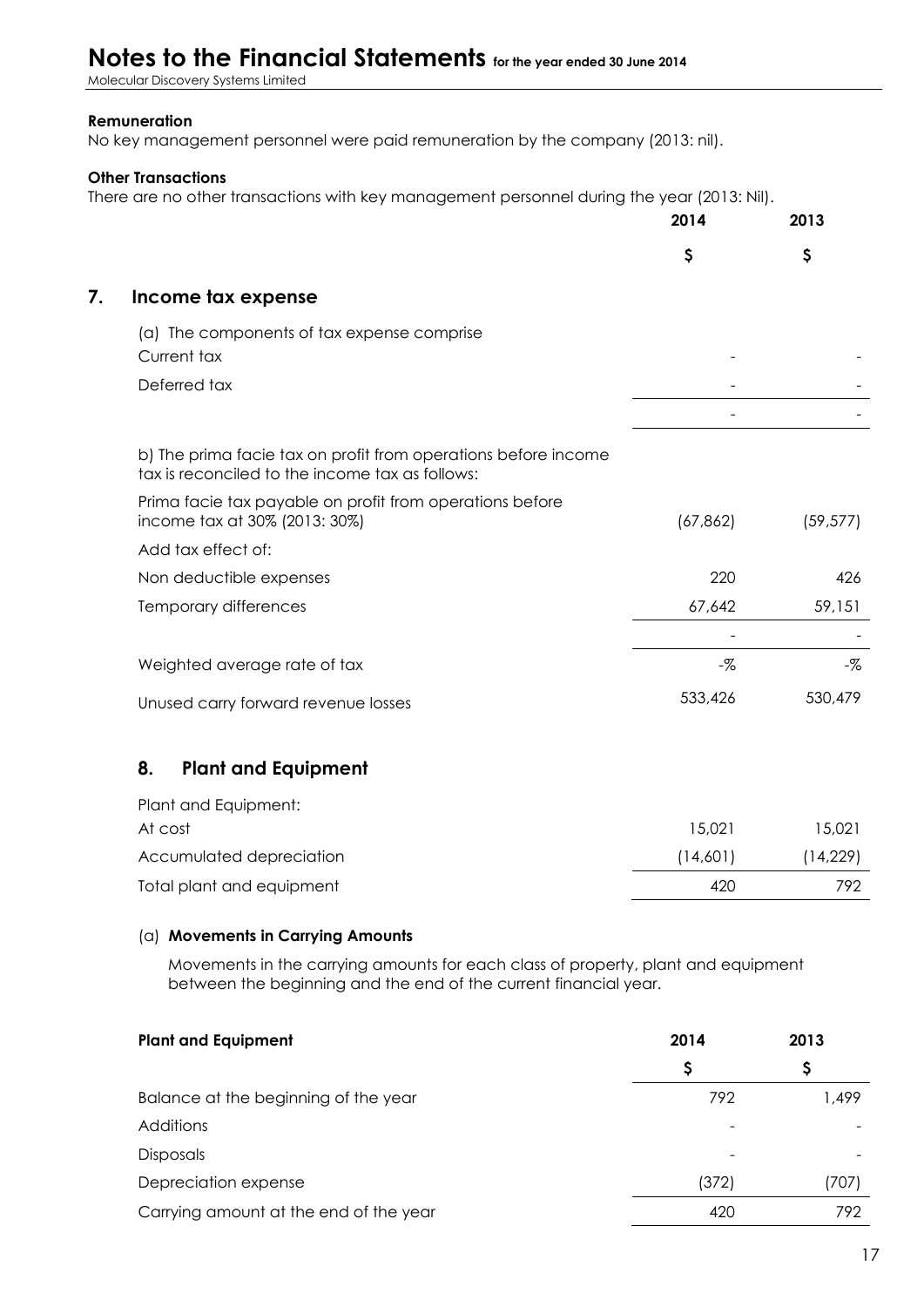**2014 2013 \$ \$ 9. Intangibles**  Patent Costs - HLS5 713,442 713,442 Accumulated amortization (320,279) (248,934) 393,163 464,508 Reconciliation Opening balance 61 and 535,853 and 535,853 and 535,853 and 535,853 and 535,853 and 535,853 and 535,853 and 535,853 and 535,853 and 535,853 and 535,853 and 535,853 and 535,853 and 535,853 and 535,853 and 535,853 and 535,853 Less amortization in the year (71,345) (71,345) Closing balance 393,163 464,508

Patent costs include all costs associated with the filing and maintenance of the patents for the company's technologies. Patents are amortised over the patents life over 10 years.

|     |                                 | 2014   | 2013   |
|-----|---------------------------------|--------|--------|
|     |                                 | S.     |        |
| 10. | <b>Trade and Other Payables</b> |        |        |
|     | Trade and other payables        | 30,061 | 24,500 |

The average credit period on payables is 45 days. The company has financial risk management policies in place to ensure that all payables are paid within the agreed credit terms.

|                                        | 2014      | 2013    |
|----------------------------------------|-----------|---------|
|                                        | \$        | Ş       |
| 11. Other Financial Liabilities        |           |         |
| Current                                |           |         |
| Unsecured Loans from other entities:   |           |         |
| <b>BPH Energy Limited</b>              | 575,201   |         |
| Grandbridge Limited                    | 227,882   |         |
| (b) Secured Loans from other entities: |           |         |
| <b>BPH Energy Limited</b>              | 425,562   | 407,205 |
|                                        | 1,228,645 | 407,205 |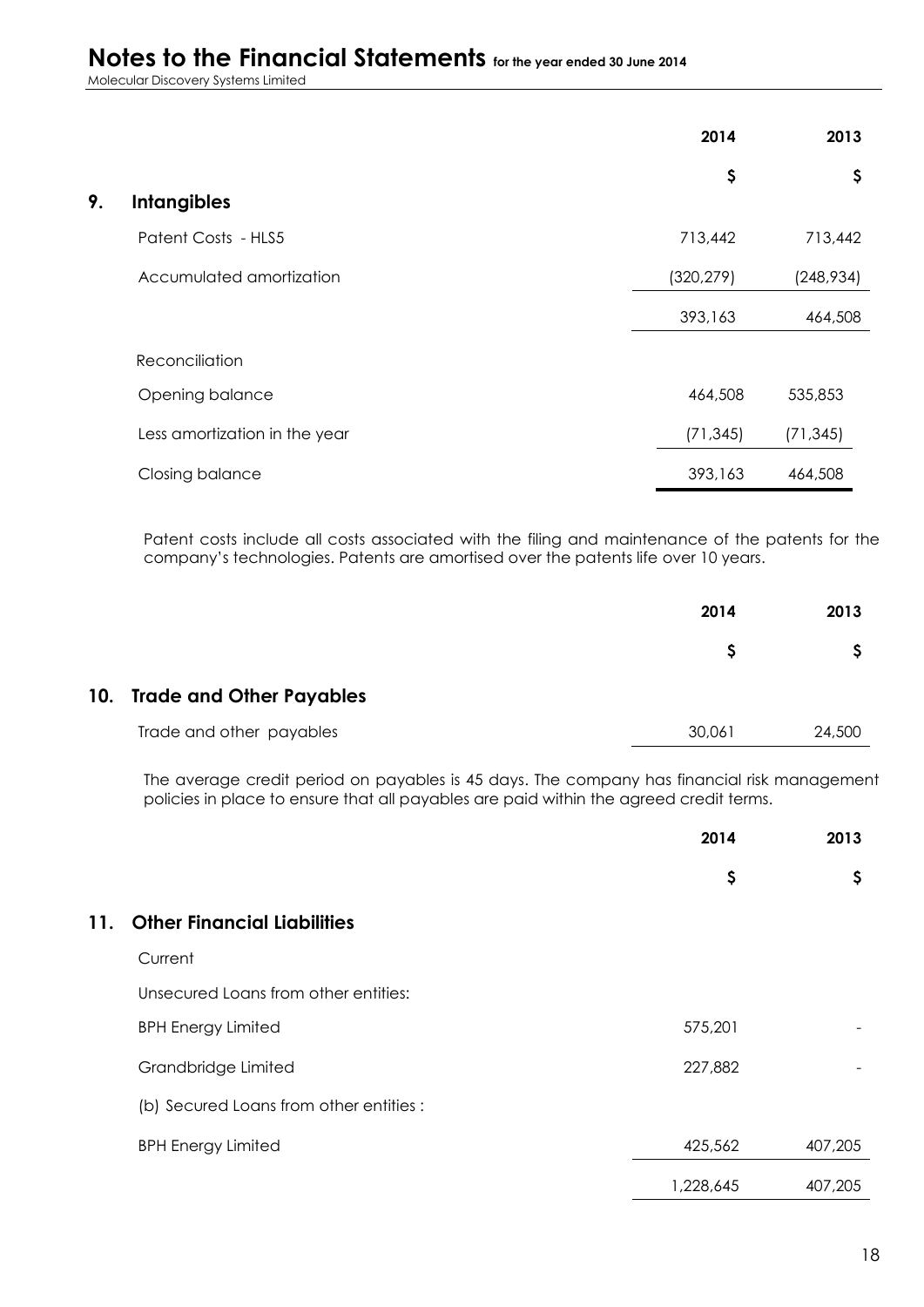|                                          | 2014                     | 2013    |
|------------------------------------------|--------------------------|---------|
|                                          | \$                       | \$      |
| Non-current                              |                          |         |
| (a) Unsecured Loans from other entities: |                          |         |
| <b>BPH Energy Limited</b>                | $\overline{\phantom{a}}$ | 461,102 |
| Grandbridge Limited                      | $\overline{\phantom{a}}$ | 257,323 |
|                                          |                          | 718,425 |

#### (a) Unsecured loans

These loans are unsecured, non-interest bearing and repayable on demand. Molecular Discovery Systems has received letters from the relevant entities confirming that they will defer payment for all except \$20,000 of the unsecured & secured loans outstanding for at least 12 months from signing the financial report or until such time the company is financially independent.

### (b) Secured loans

This loan is secured by a charge over all of the assets and undertakings of MDS and is interest bearing. Subject to the conditions of the agreement BPH Energy Limited has the right to conversion to satisfy the debt on or before the termination date. The loan will terminate on the earlier of 12 months from the extension date being 26 November 2013 and the date falling 6 months after the borrower has been admitted to the Official List.

Subject to MDS being admitted to the Official List this loan is convertible at the election of BPH Energy Limited. The issue price on conversion will be the lower of \$0.20 cents and the volume weighted average price per share in the 5 days prior to the election being made. Interest will be charged annually at a rate of 7.69% per annum. The net proceeds received from the issue of the convertible notes have been split between the financial liability element and an equity component, representing the residual attributable to the option to convert the financial liability into equity of the company, as follows:

Proceeds of issue - \$380,000

Liability component at date of issue – \$375,730 Equity component - \$4,270

The equity component of \$4,270 has been credited to equity – see Note 15.

The liability component is measured at amortised cost. The interest expense for the year \$23,357 (2013: \$46,997) is calculated by applying an effective interest rate of 8.83% to the liability component for the year.

Molecular Discovery Systems has received letters from the relevant entities confirming that they will defer payment for all except \$20,000 of the unsecured & secured loans outstanding for at least 12 months from signing the financial report or until such time the company is financially independent.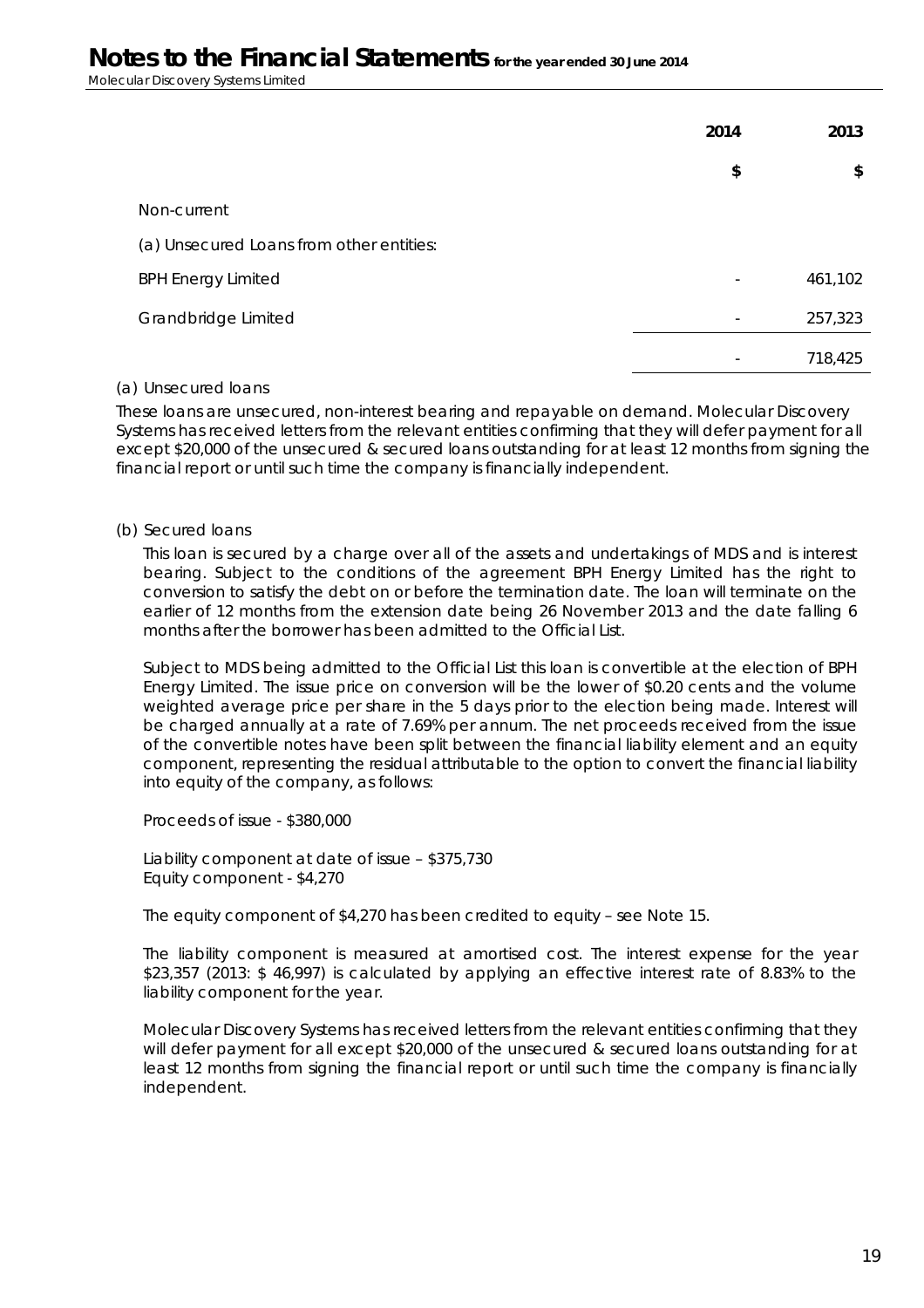**2014 2013 \$ \$ 12. Issued Capital** 258,693,330 (2013: 258,693,330) fully paid ordinary shares of no  $p$ ar value 2,160,482 2,160,482  $p$ ar value 2,160,482  $p$ ar value 2,160,482 2,160,482 **2014 2013 2014 2013 \$. \$ No. No.**  Fully Paid Ordinary Share Capital Balance at beginning of year 2,160,482 2,160,482 258,693,330 258,693,330 In specie distribution Conversion of debt to equity Balance at end of year 2,160,482 2,160,482 258,693,330 258,693,330

### **Fully Paid Ordinary Share Capital**

Fully paid ordinary shares carry one vote per share and carry the right to dividends.

## **Capital risk management**

The company's objectives when managing capital are to safeguard their ability to continue as a going concern, so that they may continue to provide returns for shareholders and benefits for other stakeholders.

The focus of the company's capital risk management is

- the current working capital position against the requirements of the company to meet corporate overheads; and
- to ensure appropriate liquidity is maintained to meet anticipated operating requirements, with a view to initiating appropriate capital raisings as required or funding from directorrelated entities. The working capital position of the company at 30 June 2014 and 30 June 2013 are as follows: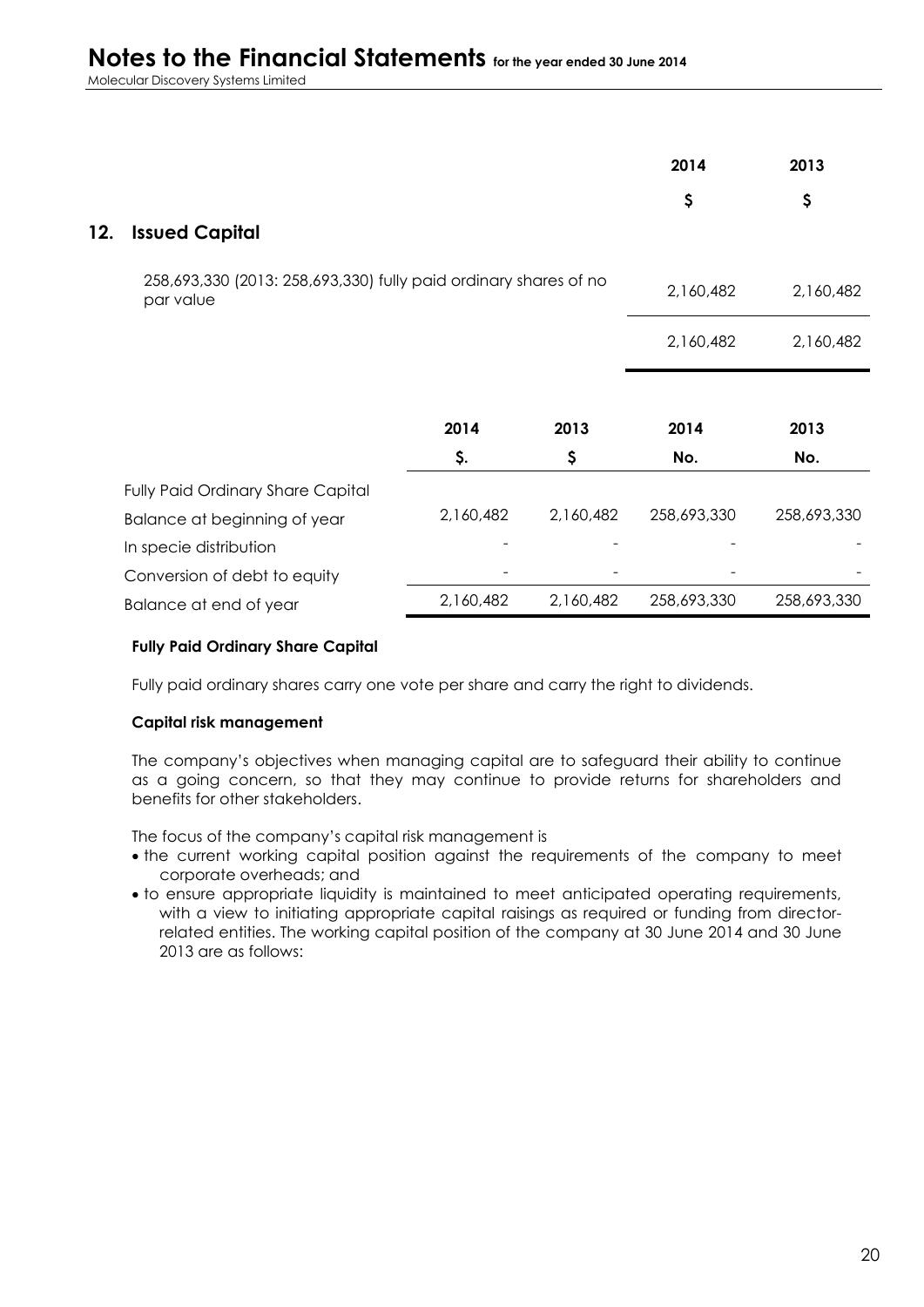|                             |               | Company    |  |  |
|-----------------------------|---------------|------------|--|--|
|                             | 2014<br>\$    | 2013<br>\$ |  |  |
| Cash and cash equivalents   | 52,926        | 25,445     |  |  |
| Trade and other receivables | 58,497        | 131,892    |  |  |
| Trade and other payables*   | (1, 258, 706) | (24,500)   |  |  |
| Working capital position    | (1, 147, 283) | 132.837    |  |  |

\* This includes financial liabilities \$1,228,645. Molecular Discovery Systems has received letters from the relevant entities confirming that they will defer payment for all except \$20,000 of the loans outstanding for at least 12 months from signing the financial report or until such time the company is financially independent.

# **13. Cash Flow Information 2014 2013 \$ \$** a) Reconciliation of Cash For the purposes of the statement of cash flows, cash includes cash on hand and in banks and investments in money market instruments, net of outstanding bank overdrafts. Cash at the end of the financial year as shown in the statement of cash flows is reconciled to the related items in the statement of financial position as follows: Cash and cash equivalents 62,926 25,445 b) Reconciliation of Operating Loss After Income Tax to Net Cash Flows From Operating Activities Operating loss after income tax (226,207) (198,589) Depreciation and Amortisation 71,717 72,052 Loan account recharges 143,015 48,536 Changes in working capital: Decrease/ (Increase) in trade and other receivables 73,395 (90,524) Increase/ (Decrease) in trade creditors and other payables 5,561 (19,784) **Net cash from operating activities Net cash from operating activities 67,481** (188,309) **14. Remuneration of Auditors** Remuneration of the auditor of the entity for: - auditing the financial report Nexia Perth Aud

| dit Services | 5,480 | 5,250 |
|--------------|-------|-------|
|              | 5,480 | 5,250 |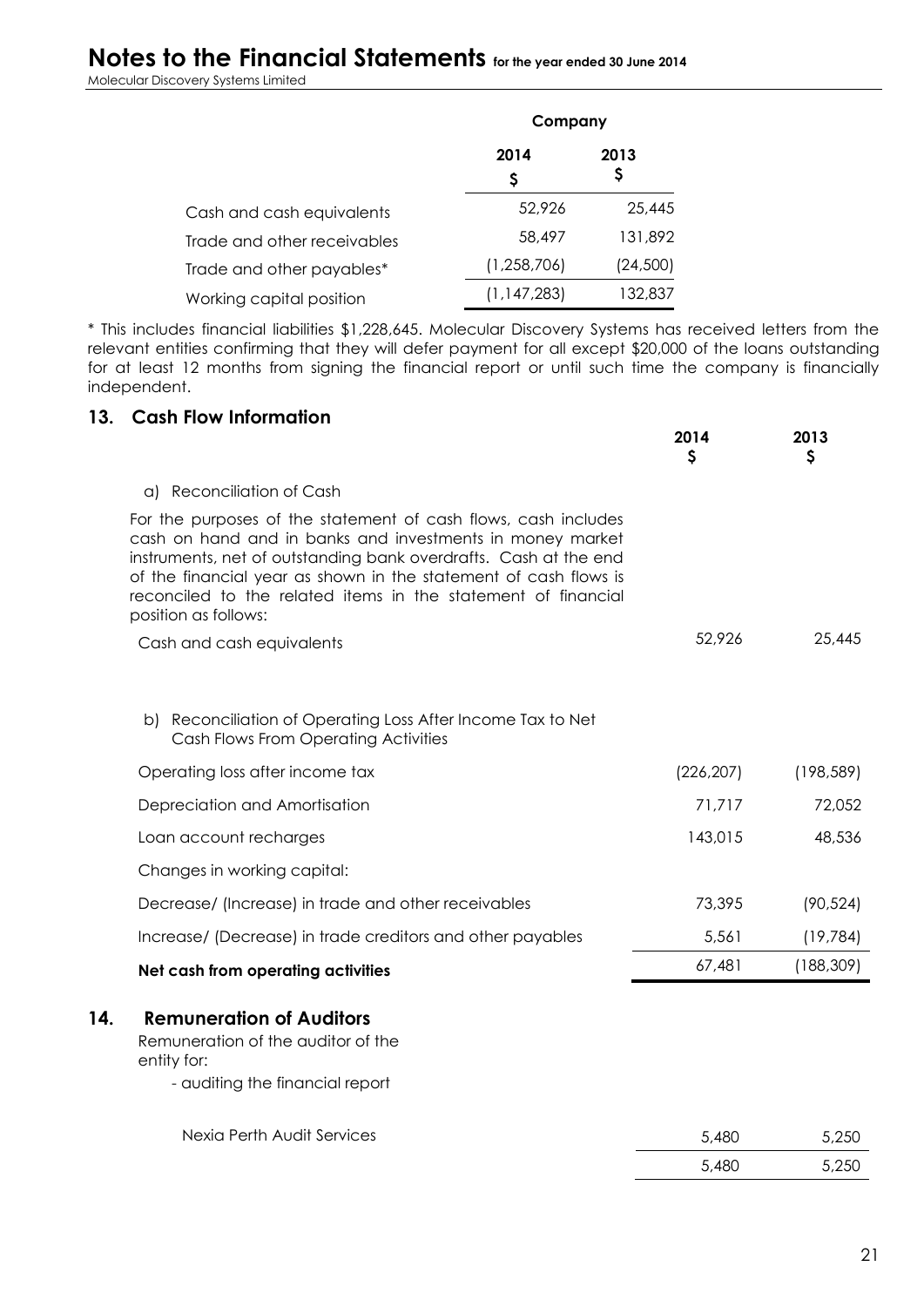### **15. Reserves**

| Option premium on convertible notes                   | 4,270 | 4,270     |
|-------------------------------------------------------|-------|-----------|
|                                                       | 4,270 | 4,270     |
| <b>Reconciliation of movement</b>                     | 4,270 | 21,809    |
| Opening balance                                       |       |           |
| Recognition of option premium on<br>convertible notes |       | (17, 539) |
| Closing balance                                       | 4,270 | 4,270     |

The option premium on convertible notes represents the equity component (conversion rights) of the convertible notes issued during the year. See Note 11(b).

## **16. Subsequent Events**

There have not been any matters or circumstances that have arisen since the end of the financial year, that have significantly affected, or may significantly affect, the operations of the company, the results of those operations, or the state of affairs of the company in future financial years.

## **17. Commitments**

The company has entered into a convertible loan agreement with BPH Energy Limited. The facility is to a maximum of \$500,000 and interest is to be charged at 7.69% per annum. A fixed and floating charge over the assets of MDS has been granted to BPH Energy Limited as security for the loan. The facility has been drawn down by an amount of \$425,562 (2013: \$407,205) at reporting date. Refer to note 11 for further details.

## **18. Financial Risk Management**

#### a) **Financial Risk Management**

The company's financial instruments consist mainly of deposits with banks, short-term investments, accounts receivable and payable, and loans to and from director related entities. The main purpose of non-derivative financial instruments is to raise finance for company operations policies.

#### **i. Financial Risk Exposures and Management**

The main risks the company is exposed to through its financial instruments are interest rate risk, liquidity risk and credit risk.

#### Interest rate risk

Interest rate risk is managed with a mixture of fixed and floating rate debt.

#### Liquidity risk

The company manages liquidity risk by maintaining adequate reserves, by continuously monitoring forecast and actual cash flows.

#### Credit risk

The maximum exposure to credit risk, excluding the value of any collateral or other security, at balance date to recognised financial assets, is the carrying amount, net of any provisions for impairment of those assets, as disclosed in the statement of financial position and notes to the financial statements.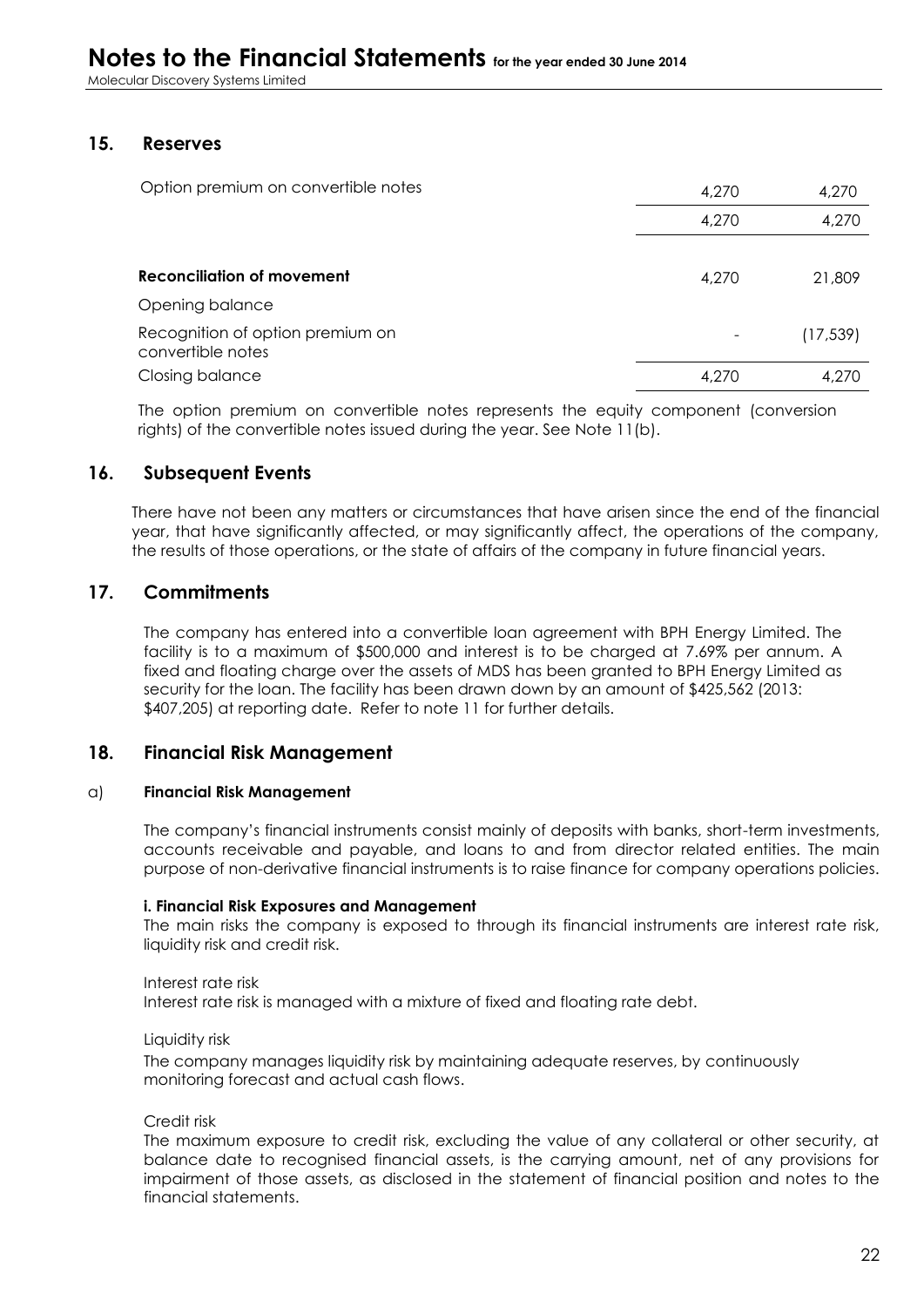Credit risk for derivative financial instruments arises from the potential failure by counter-parties to the contract to meet their obligations.

The economic entity does not have any material credit risk exposure to any single receivable or company of receivables under financial instruments entered into by the economic entity.

#### b) **Financial Instruments i. Interest rate risk**

The economic entity's exposure to interest rate risk, which is the risk that a financial instrument's value will fluctuate as a result of changes in market interest rates and the effective weighted average interest rates on classes of financial assets and financial liabilities, is as follows:

|                                    |      |        | Weighted<br><b>Effective</b> |                                         | <b>Fixed Interest</b><br>Rate | <b>Fixed</b><br><b>Interest</b> | Non-                              |           |
|------------------------------------|------|--------|------------------------------|-----------------------------------------|-------------------------------|---------------------------------|-----------------------------------|-----------|
|                                    |      |        | Interest<br>Rate             | <b>Floating</b><br><b>Interest Rate</b> | 1 Year of less                | Rate<br>1 to 5 Years            | <b>Interest</b><br><b>Bearing</b> | Total     |
|                                    | 2014 |        | %                            | \$                                      |                               |                                 | Ş                                 | \$        |
| <b>Financial Assets</b>            |      |        |                              |                                         |                               |                                 |                                   |           |
| Cash<br>equivalents                | and  | cash   | 0.05                         | 52,926                                  |                               |                                 |                                   | 52,926    |
| Trade<br>receivables               | and  | other  |                              |                                         |                               | Ξ.                              | 58,497                            | 58,497    |
| Other financial assets             |      |        |                              |                                         |                               |                                 | 61,415                            | 61,415    |
| <b>Total Financial Assets</b>      |      |        |                              | 52,926                                  |                               |                                 | 119,912                           | 172,838   |
| <b>Financial Liabilities</b>       |      |        |                              |                                         |                               |                                 |                                   |           |
| Trade<br>payables                  | and  | sundry |                              |                                         |                               |                                 | 30,061                            | 30,061    |
| Financial liabilities*             |      |        | 7.69                         | $\overline{\phantom{a}}$                | $\overline{\phantom{a}}$      | 425,562                         | 803,083                           | 1,228,645 |
| <b>Total Financial Liabilities</b> |      |        |                              |                                         |                               | 425,562                         | 833,144                           | 1,258,706 |

**\*** The company has received letters from the holder of the loan note deferring payment of all but \$20,000 of the note for at least a period of 12 months for the date of the authorisation of the financial report.

| 2013                                         |        | Weighted<br><b>Effective</b><br><b>Interest</b><br>Rate<br>% | <b>Floating</b><br>Interest<br>Rate<br>\$ | <b>Fixed Interest</b><br>Rate<br>1 Year of less | <b>Fixed</b><br>Interest<br>Rate<br>1 to 5 Years | Non-Interest<br><b>Bearing</b><br>Ş | <b>Total</b><br>\$ |
|----------------------------------------------|--------|--------------------------------------------------------------|-------------------------------------------|-------------------------------------------------|--------------------------------------------------|-------------------------------------|--------------------|
| <b>Financial Assets</b>                      |        |                                                              |                                           |                                                 |                                                  |                                     |                    |
| Cash<br>and<br>equivalents                   | cash   | 0.05                                                         | 25,445                                    |                                                 |                                                  |                                     | 25,445             |
| Trade<br>and<br>receivables                  | other  |                                                              |                                           |                                                 | $\overline{\phantom{a}}$                         | 131,892                             | 131,892            |
| Other financial assets                       |        |                                                              | -                                         |                                                 |                                                  | 61,415                              | 61,415             |
| <b>Total Financial Assets</b>                |        |                                                              | 25,445                                    |                                                 |                                                  | 193,307                             | 218,752            |
| <b>Financial Liabilities</b><br>Trade<br>and | sundry |                                                              |                                           |                                                 |                                                  | 24,500                              | 24,500             |
| payables                                     |        |                                                              |                                           |                                                 |                                                  |                                     |                    |
| <b>Financial liabilities</b>                 |        | 7.69                                                         | $\overline{\phantom{a}}$                  | 407,205                                         | $\overline{\phantom{a}}$                         | 718,425                             | 1,125,630          |
| <b>Total Financial Liabilities</b>           |        |                                                              | ۰                                         | 407,205                                         |                                                  | 742,925                             | 1,150,130          |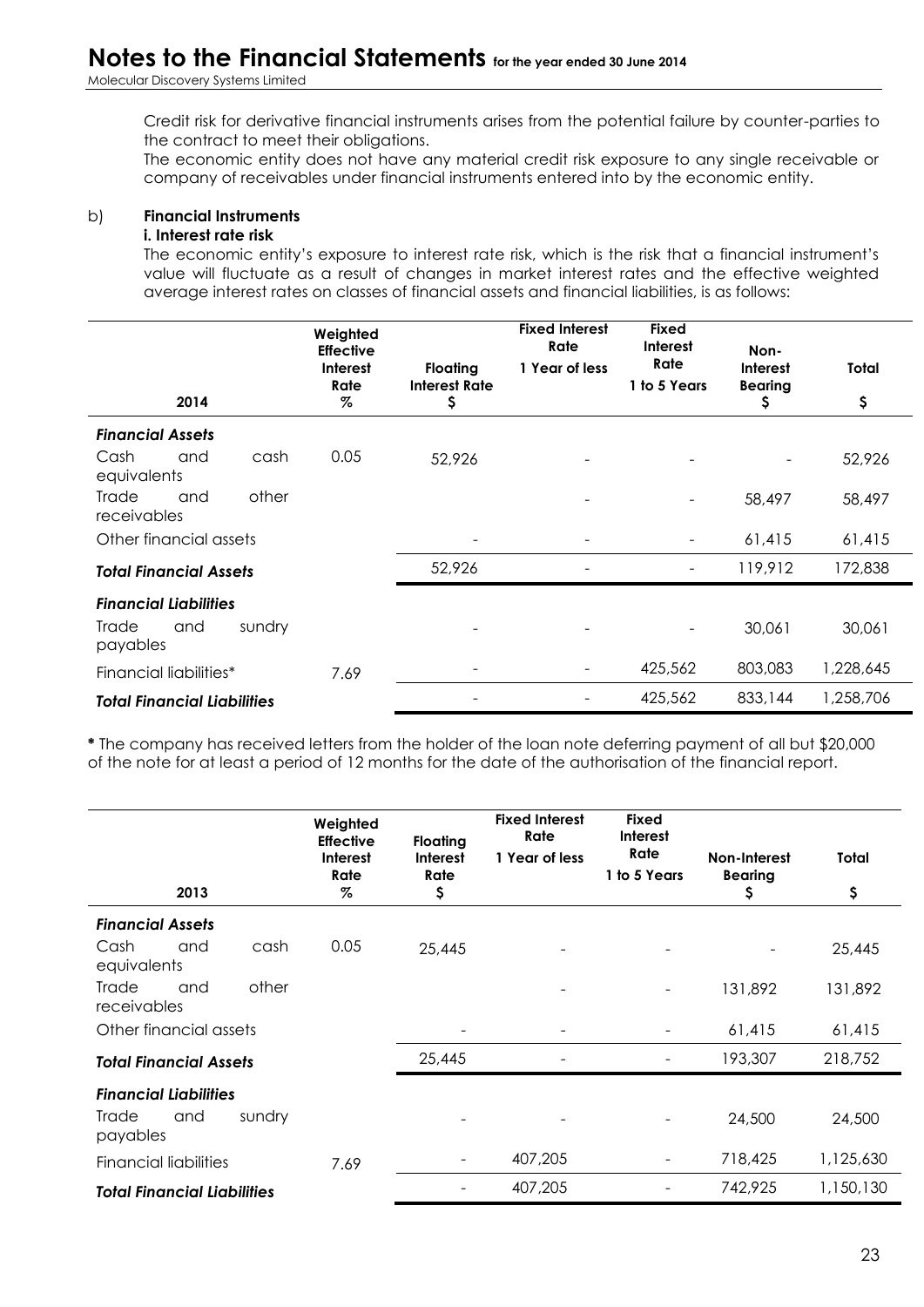#### **ii. Fair Values**

The fair values of:

- Other loans and amounts due are determined by discounting the cash flows, at market interest rates of similar borrowings to their present value.
- Other assets and liabilities approximate their carrying value.

No financial assets and financial liabilities are readily traded on organised markets in standardised form other than listed investments.

Aggregate fair values and carrying amounts of financial assets and financial liabilities at balance date:

|                              | 2014               |                   |                    | 2013              |
|------------------------------|--------------------|-------------------|--------------------|-------------------|
|                              | Carrying<br>Amount | <b>Fair Value</b> | Carrying<br>Amount | <b>Fair Value</b> |
| <b>Financial Assets</b>      |                    |                   |                    |                   |
| Loans and receivables        | 61,415             | 61,415            | 61,415             | 61.415            |
|                              | 61,415             | 61,415            | 61,415             | 61,415            |
| <b>Financial Liabilities</b> |                    |                   |                    |                   |
| Other loans and amounts due  | 1,228,645          | 1,228,645         | 1,125,630          | 1,125,630         |
| Trade payables               | 30,061             | 30,061            | 24,500             | 24,500            |
|                              | 1,258,706          | 1,258,706         | 1,150,130          | 1,150,130         |
|                              |                    |                   |                    |                   |

### **iii. Sensitivity Analysis**

#### **Interest Rate Risk**

The company has performed sensitivity analysis relating to its exposure to interest rate risk at balance date. This sensitivity analysis demonstrates the effect on the current year results and equity which could result from a change in these risks

#### *Interest Rate Sensitivity Analysis*

The effect on profit and equity as a result of changes in the interest rate, with all other variables remaining constant would be as follows:

|                                        | 2014  | 2013 |
|----------------------------------------|-------|------|
| Change in profit                       |       |      |
| — Increase in interest rate<br>$1\%$   | 530   | 14   |
| - Decrease in interest rate<br>by 0.5% | (265) |      |

#### *Liquidity Risk Management*

The company manages liquidity risk by maintaining adequate reserves and banking facilities, by continuously monitoring forecast and actual cash flows, and by matching the maturity profiles of financial assets and liabilities.

#### **iv. Liquidity risk**

Liquidity is the risk that the company will encounter difficulty in meeting the obligations associated with its financial liabilities that are settled by delivering cash or another financial asset. The following are the contractual maturities at the end of the reporting period of financial liabilities.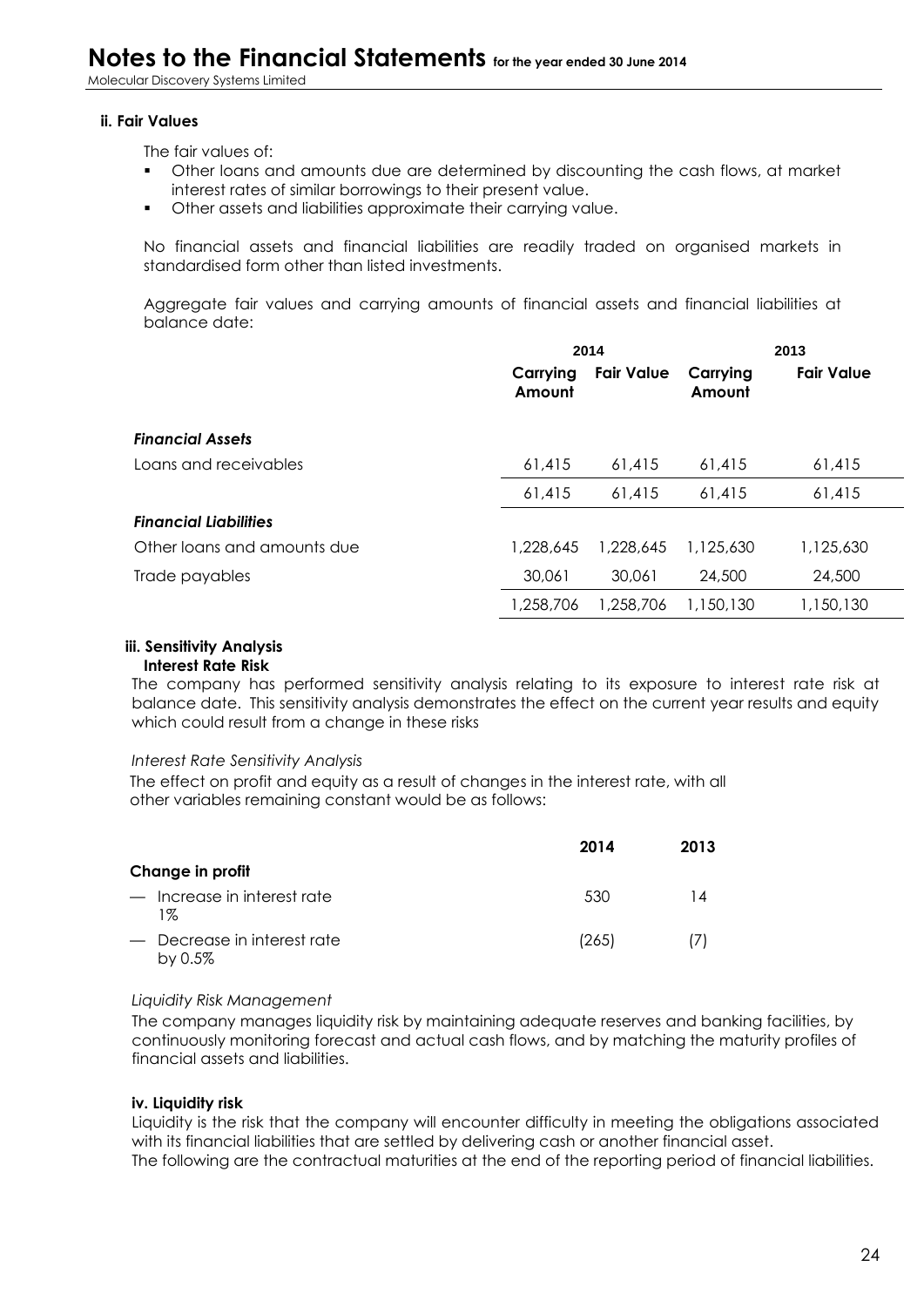### **30 June 2014**

#### **Carrying amount Total 2 mths or less 2-12 mths 1-2 years Financial liabilities**  Trade and other payables 30,061 (30,061) (30,061) Unsecured loan\* 803,083 (803,083) - - (803,083) Convertible note\* 425,562 (425,562) - (20,000) (405,562) 1,258,706 (1,258,706) (30,061) (20,000) (1,208,645) **30 June 2013 Contractual cash flows**

**Contractual cash flows** 

|                              | Carrying<br>amount | Total         | 2 mths<br>or less | $2 - 12$<br>mths | 1-2 years  |
|------------------------------|--------------------|---------------|-------------------|------------------|------------|
| <b>Financial liabilities</b> |                    |               |                   |                  |            |
| Trade and other<br>payables  | 24,500             | (24, 500)     | (24, 500)         |                  | -          |
| Unsecured loan               | 718,425            | (718, 425)    |                   |                  | (718, 425) |
| Convertible note             | 407,205            | (407, 205)    |                   | (407, 205)       | -          |
|                              | 1,150,130          | (1, 150, 130) | (24, 500)         | (407,205)        | (718,425)  |

\* Unsecured Loans & Convertible Notes: Molecular Discovery Systems has received letters from the relevant entities confirming that they will defer payment for all except \$20,000 of the loans outstanding for at least 12 months from signing the financial report or until such time the company is financially independent.

## **19. Related Party Transactions**

.

## *(a) Key Management Personnel Remuneration*

Details of key management personnel remuneration and retirement benefits are disclosed in note 7 to the financial statements.

## *(b) Directors' Equity Holdings*

|                                                                                            | 2014<br>S  | 2013       |
|--------------------------------------------------------------------------------------------|------------|------------|
| Ordinary Shares                                                                            |            |            |
| Held as at the date of this report by directors<br>and their director-related entities in: |            |            |
| Molecular Discovery Systems Limited                                                        | 13,019,621 | 13,981,159 |
|                                                                                            |            |            |

#### **Shareholdings - Molecular Discovery Systems Limited Number of Shares Held by Key Management Personnel**

| -<br>۰.<br>× |  |
|--------------|--|
|--------------|--|

| Kev<br>Management<br>Person | <b>Balance</b><br>1.7.2013 | Received as<br>Compensation | <b>Options</b><br><b>Exercised</b> | <b>Net Change</b><br>Other* | <b>Balance</b><br>30.6.2014 |
|-----------------------------|----------------------------|-----------------------------|------------------------------------|-----------------------------|-----------------------------|
|                             |                            |                             |                                    |                             |                             |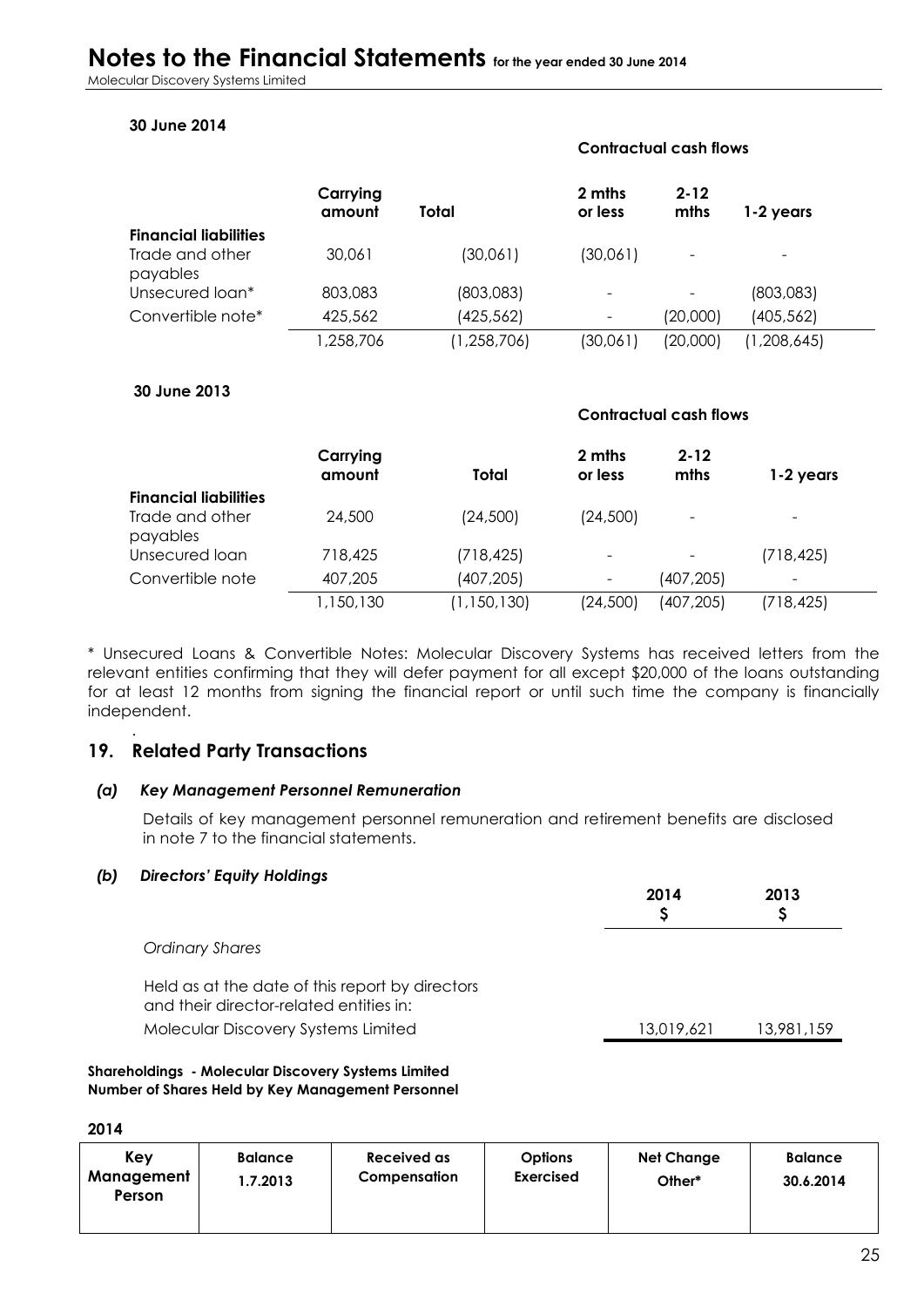# **Notes to the Financial Statements for the year ended 30 June 2014**

Molecular Discovery Systems Limited

| D L Breeze          | 13,019,621 | - | - |            | 13,019,621 |
|---------------------|------------|---|---|------------|------------|
| D Ambrosini         | -          | - | - |            | -          |
| B Whan              |            | - | - |            | -          |
| <b>Greg Gilbert</b> | 961,538    |   | - | (961, 538) |            |

**\*** The Net Change Other reflected above includes those options that have been held by directors that have resigned during the year.

**2013**

| Key<br>Management<br>Person | <b>Balance</b><br>1.7.2012 | Received as<br>Compensation  | Options<br><b>Exercised</b> | <b>Net Change</b><br>Other | <b>Balance</b><br>30.6.2013 |
|-----------------------------|----------------------------|------------------------------|-----------------------------|----------------------------|-----------------------------|
| D L Breeze                  | 13,019,621                 | $\overline{\phantom{a}}$     | $\overline{\phantom{0}}$    | -                          | 13,019,621                  |
| D Ambrosini                 | $\overline{\phantom{0}}$   | $\overline{\phantom{a}}$     | $\overline{\phantom{a}}$    | $\overline{\phantom{0}}$   |                             |
| <b>Greg Gilbert</b>         | 961,538                    | $\qquad \qquad \blacksquare$ |                             |                            | 961,538                     |

## *(c) Related entities*

The company has entered into a convertible loan agreement with BPH Energy Limited. The loan is for a maximum amount of \$500,000 and is to be used for short term working capital requirements. Subject to MDS being admitted to the Official list BPH Energy Limited has a right of conversion to satisfy the debt on or before the termination date. As at reporting date the loan has been drawn down by an amount of \$425,562 (2013:\$ 407,205).

A loan payable exists between MDS and BPH Energy Limited \$575,201 (2013:\$ 461,102). This amount is unsecured, non interest bearing and repayable on demand.

Molecular Discovery Systems has received letters from the relevant entities confirming that they will *defer payment for all except* \$*20*,000 of the loans outstanding for at least 12 months from signing the financial report or until such time the company is financially independent.

Refer to note 11 for further details.

During the year, BPH Energy Limited provided consultancy services to Molecular Discovery Systems of \$114,100 (2013: \$114,100).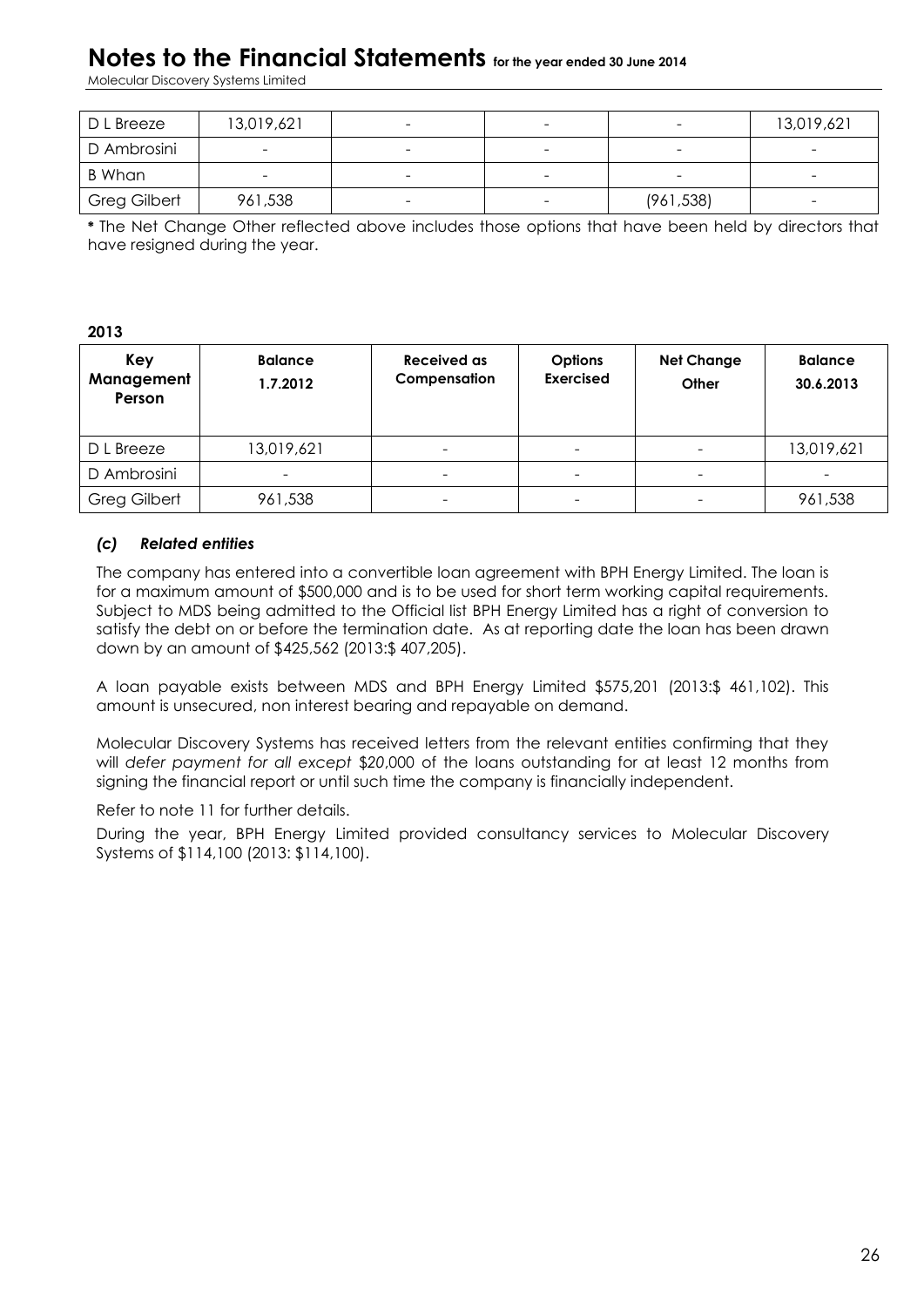The directors of the company declare that:

- 1. the financial statements and notes, as set out on pages 6 to 26, are in accordance with the Corporations Act 2001 and:
	- (a) comply with Accounting Standards and the Corporations Regulations 2001; and

(b) give a true and fair view of the financial position as at 30 June 2014 and of the performance for the year ended on that date of the entity;

- 2. the Financial Statements and Notes comply with International Financial Reporting Standards as disclosed in Note 1;
- 3. in the directors' opinion there are reasonable grounds to believe that the company will be able to pay its debts as and when they become due and payable.

Signed in accordance with a resolution of the directors made pursuant to S295(5) of the Corporations Act 2001.

This declaration is made in accordance with a resolution of the Board of Directors.

reage.

……………………………………………………… D L Breeze **Director 10 September 2014**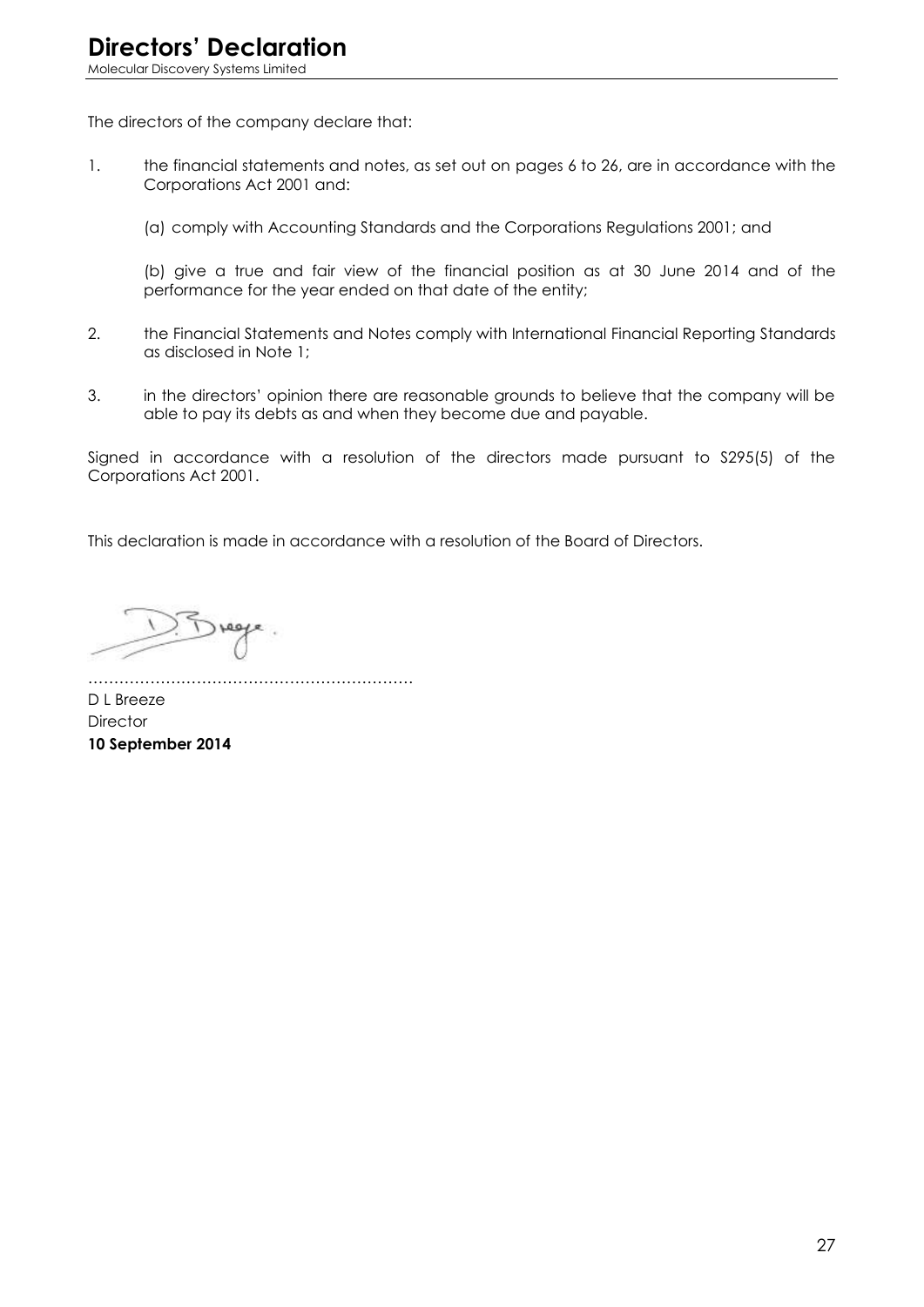

the next solution

#### **Independent auditor's report to the members of Molecular Discovery Systems Limited**

#### **Report on the financial report**

We have audited the accompanying financial report of Molecular Discovery Systems Limited, which comprises the statement of financial position as at 30 June 2014, and the statement of profit or loss and other comprehensive income, the statement of changes in equity and the statement of cash flows for the year ended on that date, a summary of significant accounting policies, other explanatory notes and the directors' declaration of the company.

#### *Directors' responsibility for the financial report*

The directors of the company are responsible for the preparation and fair presentation of the financial report in accordance with the Australian Accounting Standards and the *Corporations Act 2001*. This responsibility includes establishing and maintaining internal control relevant to the preparation and fair presentation of the financial report that is free from material misstatement, whether due to fraud or error; selecting and applying appropriate accounting policies; and making accounting estimates that are reasonable in the circumstances. In Note 1, the directors also state that the financial report, comprising the financial statements and notes, complies with International Financial Reporting Standards as issued by the International Accounting Standards Board.

#### *Auditor's responsibility*

Our responsibility is to express an opinion on the financial report based on our audit. We conducted our audit in accordance with Australian Auditing Standards. Those standards require that we comply with relevant ethical requirements relating to audit engagements and plan and perform the audit to obtain reasonable assurance whether the financial report is free from material misstatement.

An audit involves performing procedures to obtain audit evidence about the amounts and disclosures in the financial report. The procedures selected depend on the auditor's judgement, including the assessment of the risks of material misstatement of the financial report, whether due to fraud or error. In making those risk assessments, we consider internal controls relevant to the entity's preparation and fair presentation of the financial report in order to design audit procedures that are appropriate in the circumstances, but not for the purpose of expressing an opinion on the effectiveness of the entity's internal controls. An audit also includes evaluating the appropriateness of accounting policies used and the reasonableness of accounting estimates made by the directors, as well as evaluating the overall presentation of the financial report.

We believe that the audit evidence we have obtained is sufficient and appropriate to provide a basis for our audit opinion.

Independent member of Nexia International